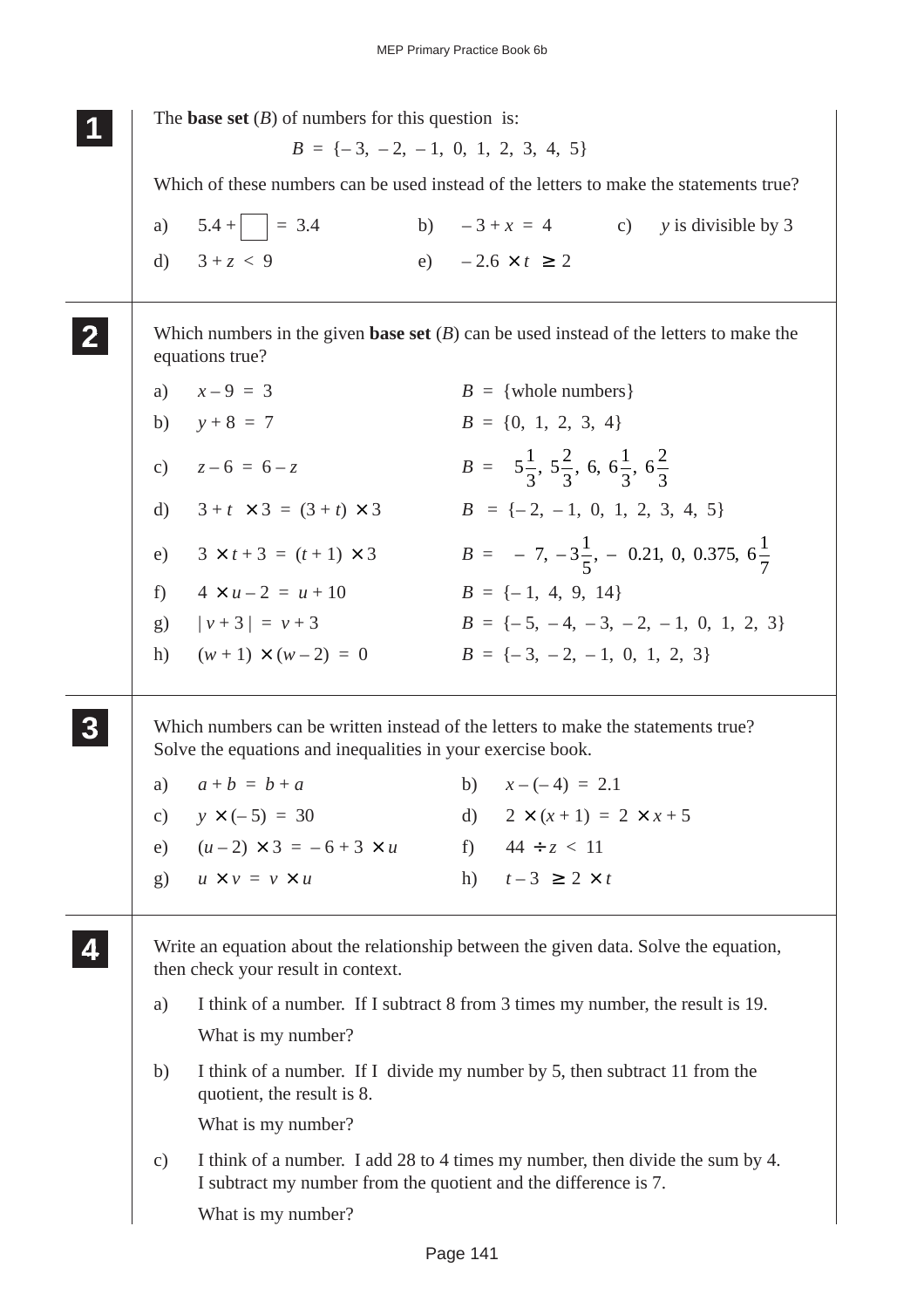|                | a)             | Complete this table.                                                                                                                                                                                                                                                                                                                                                                            |
|----------------|----------------|-------------------------------------------------------------------------------------------------------------------------------------------------------------------------------------------------------------------------------------------------------------------------------------------------------------------------------------------------------------------------------------------------|
|                |                | $\begin{array}{ c c c c c c c c c c c } \hline x & -3 & -2 & -1 & 0 & 1 & 2 & 3 & 4 & 5 \\ \hline 2 \times x & -1 & & & & & & & & & & \hline \end{array}$<br>6                                                                                                                                                                                                                                  |
|                | b)<br>a)<br>b) | Solve the inequality $2 \times x - 1 < 5$ , if the <b>base set</b> is:<br>$\mathbf{ii}$<br>the set of <b>natural</b> numbers $(N)$<br>the set of <b>integers</b> $(Z)$<br>$\mathbf{i}$<br>the set of all the numbers that you know. (Q: rational numbers)<br>$\overline{iii}$<br>Write a formula about the relationship between the data for:<br>the area of a rectangle with sides $a$ and $b$ |
|                | $\mathbf{c})$  | the area of a square with side $c$                                                                                                                                                                                                                                                                                                                                                              |
|                | $\rm d)$<br>e) | the perimeter of a square with side $t$<br>the area of a square with diagonal e                                                                                                                                                                                                                                                                                                                 |
|                | f)             | the surface area of a cube with edge $c$                                                                                                                                                                                                                                                                                                                                                        |
|                | g)             | the volume of a cube with edge $a$                                                                                                                                                                                                                                                                                                                                                              |
|                | h)             | the volume of a cuboid with edges $a, b, c$ .                                                                                                                                                                                                                                                                                                                                                   |
|                |                | The difference between two numbers is 19.                                                                                                                                                                                                                                                                                                                                                       |
|                | a)             | What is the other number if:<br>the smaller number is $x$<br>i)<br>the greater number is $y$ ?<br>$\rm ii)$                                                                                                                                                                                                                                                                                     |
|                | b)             | Write the sum of the two numbers using only one letter, $x$ .                                                                                                                                                                                                                                                                                                                                   |
|                | $\mathbf{c})$  | What are the two numbers if their sum is 40?                                                                                                                                                                                                                                                                                                                                                    |
|                |                | A natural number is 3 times another natural number.                                                                                                                                                                                                                                                                                                                                             |
|                | a)             | If the smaller number is y, what is the greater number?                                                                                                                                                                                                                                                                                                                                         |
|                | b)             | Write the sum of the two numbers.                                                                                                                                                                                                                                                                                                                                                               |
|                | $\mathbf{c})$  | Calculate the smaller number if the sum of the two numbers is 324.                                                                                                                                                                                                                                                                                                                              |
| 5 <sup>1</sup> |                | In a box there are $b$ apples. In a second box there are 7 apples more than $b$ . In a third<br>box there are 5 apples less than $b$ .                                                                                                                                                                                                                                                          |
|                | a)             | How many apples are in each box?                                                                                                                                                                                                                                                                                                                                                                |
|                | b)             | How many apples are in the 3 boxes altogether?                                                                                                                                                                                                                                                                                                                                                  |
|                | $\mathbf{c})$  | How many apples are in the first box if there are 77 apples in all 3 boxes?                                                                                                                                                                                                                                                                                                                     |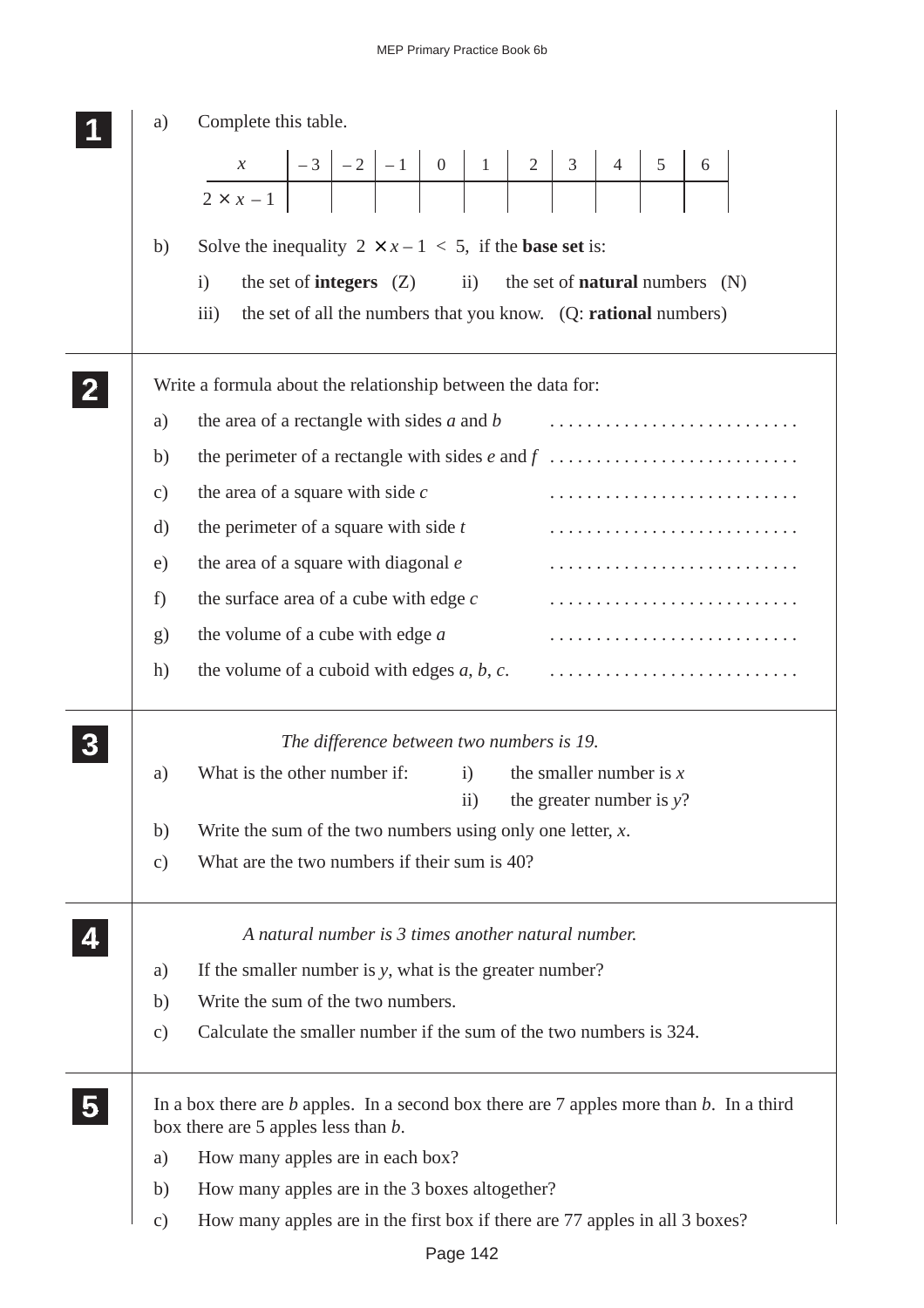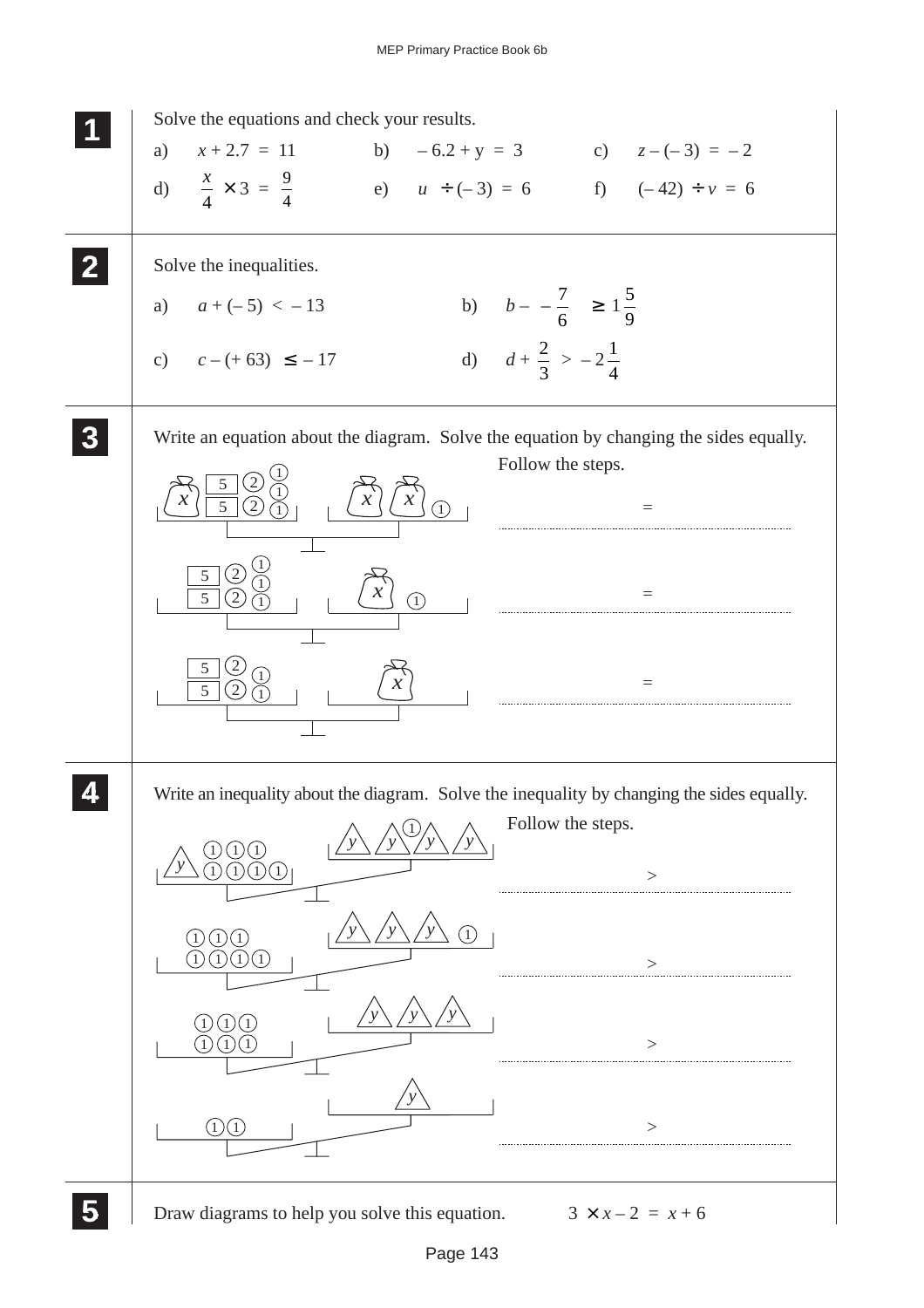**1 11 <sup>11</sup>** Write each operation using abbreviations (e.g. 'a' instead of 'apricots') then do the operation. a)  $140$  apricots + 27 apricots – 52 apricots b) 150 apples  $\div$  5 c) 83 boxes  $\times$  3 d) 63 stamps ÷ 9 stamps 7 of 84 potatoes f)  $4$  apples  $+ 10$  apples  $+ 5$  bananas  $- 2$  apples  $- 4$  bananas Study the diagram to help you understand the equation. Solve the equation and check the result. (The first step is given.) Write an inequality about the diagram. Solve the inequality and check your result by filling in the table. Solve the equations and check the results in your exercise book. a)  $5 \times x = 2 \times x + 12$  b)  $5 \times y + 3 = 2 \times y + 9$ c)  $4 \times z - 5 = 10 + (-z)$  d)  $45 - d = 25 - d$ e)  $\frac{x}{x}$ 4  $+ 5 = 8$ We weighed out equal packs in kg. What can you write about the mass, *m*, of one pack? Show the possible values for each pack on an appropriate segment of the number line. a)  $7 \times m + 1 \le 22$  b)  $4 \times m + 32 > 12 \times m$ c)  $29.5 < 5 \times m + 2 < 32$ **2 22 22 3 33 33 33**  $=\frac{(x)(x)}{(x)(x)}$  $-1$   $-1$  $-1$   $-1$   $-1$  $-1$   $-1$   $-1$  $\overline{x}$   $\Omega$   $\Omega$   $\overline{10}$ *– x – x* 10) (10) (10  $(10)(10)$ 1 <u>1)(1)(1</u>  $54 - 3 \times x = 6 \times x - 18$  $=\frac{(x)(x)}{(x)(x)}$ *– x – x – x* 1 1) (1) (1 1) (1 1) (1) (1) (1  $(10)(10)(10)$  $(10)(10)(10)$ etc.  $72 - 3 \times x = 6 \times x$ **5 55 55 4 44 44** *y* Left side (L) Right side (R)  $L \geq R$  $-1$  0 3 7 9 10 11 16  $\mathcal{L}(\mathcal{Y}) \oplus \mathcal{Y}(\mathcal{Y}) \cong \mathcal{Y}(\mathcal{Y}) \oplus \mathcal{Y}(\mathcal{Y})$ *y* – 1  $\frac{1}{-1}$   $\frac{-5}{-5}$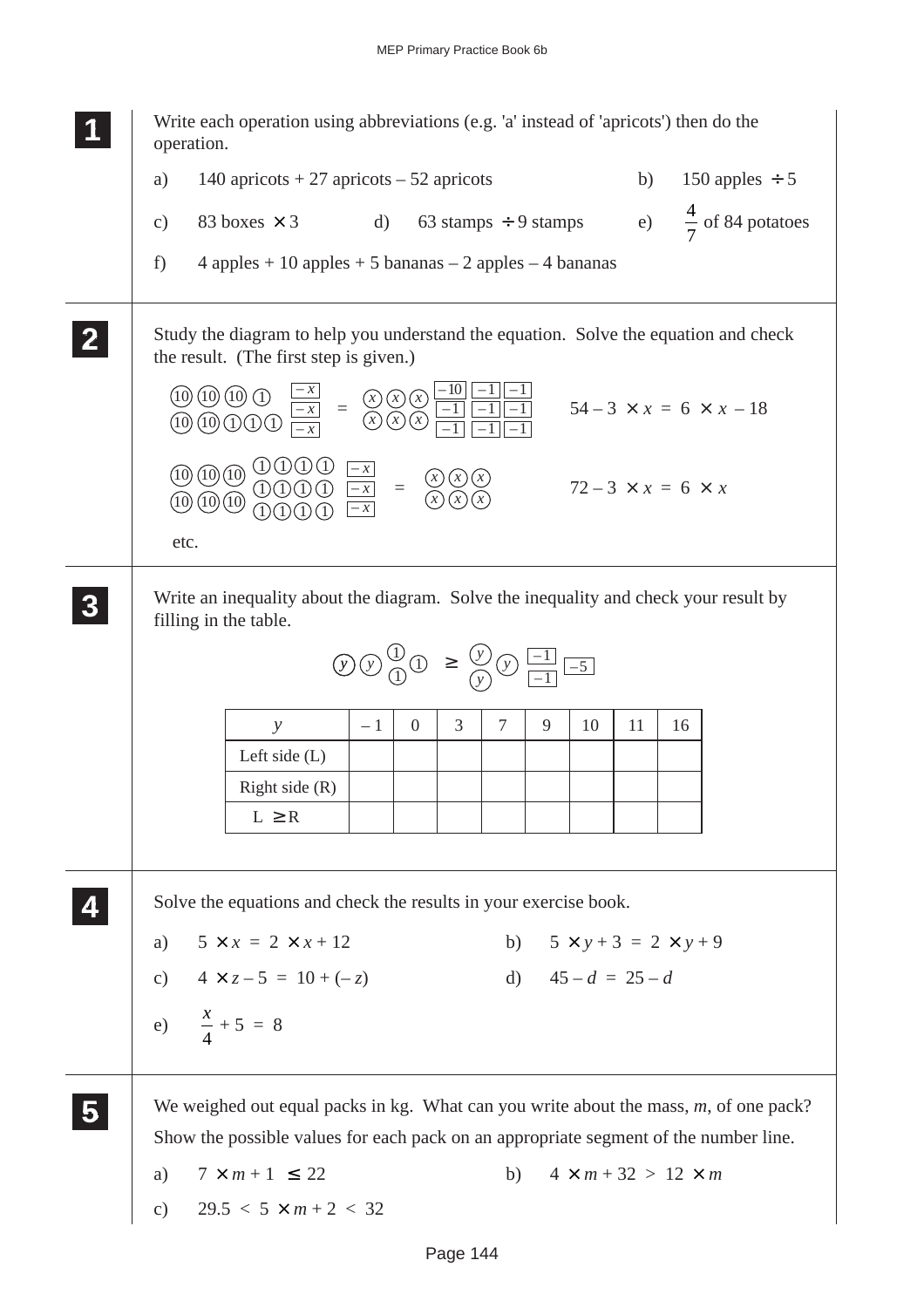| Write an equation about the relationship of the given data. Solve the equation, then<br>check that your result is correct. |
|----------------------------------------------------------------------------------------------------------------------------|
| I think of a number. If I add 4 to 5 times my number, the result is 39.<br>a)                                              |
| What is my number?                                                                                                         |
| I think of a number. If I divide my number by 2, then add 7 to the quotient, the<br>b)<br>result is twice my number.       |
| What is my number?                                                                                                         |
| I think of two numbers. Their sum is 27 and their difference is 5.<br>$\mathbf{c})$<br>What are my two numbers?            |
| Write a formula about the relationship of the given data.                                                                  |
| The <b>area</b> of a triangle with base $b$ and height $h$ :<br>a)                                                         |
| b)                                                                                                                         |
| The surface area of a cuboid with edges $a, b$ and $c: \ldots \ldots \ldots \ldots \ldots$<br>$\mathbf{c})$                |
| $\mathbf{d}$                                                                                                               |
| e)                                                                                                                         |
|                                                                                                                            |
| Solve the inequalities. Check that your solutions are correct.                                                             |
| a) $a - (-4) > -2$ b) $\frac{4}{5} + (-b) \le \frac{3}{10}$ c) $c + (+4) \ge +4$                                           |
| Solve the equations and check your results.                                                                                |
| c) $z \times 2 = \frac{1}{4}$<br>$x + 6.2 = 9.3$ b) $-3.7 + y = 5$<br>a)                                                   |
| d) $3 \times a = a + 5$<br>e) $5 \times b + 2 = 3 \times b - 8$<br>f) $\frac{c}{3} - 2 = 8$                                |
| The relationship between adult shoe sizes in Europe $(E)$ and in the UK $(U)$ is:                                          |
| $E = \frac{5}{4} \times U + \frac{127}{4}$                                                                                 |
| Fill in the table.<br>a)                                                                                                   |
| $10$<br>11<br>12<br>$\begin{array}{ c c c c c c c c } \hline & 4 & 5 & 6 & 7 & 8 & 9 \\ \hline & & & & & & & \end{array}$  |
| What is the nearest shoe size in the UK to each of these European shoe sizes:<br>b)                                        |
| if there are also half sizes in the UK?<br>40<br>38<br>45<br>$\rm ii)$<br>$\overline{iii}$<br>$\mathbf{i}$                 |

Page 145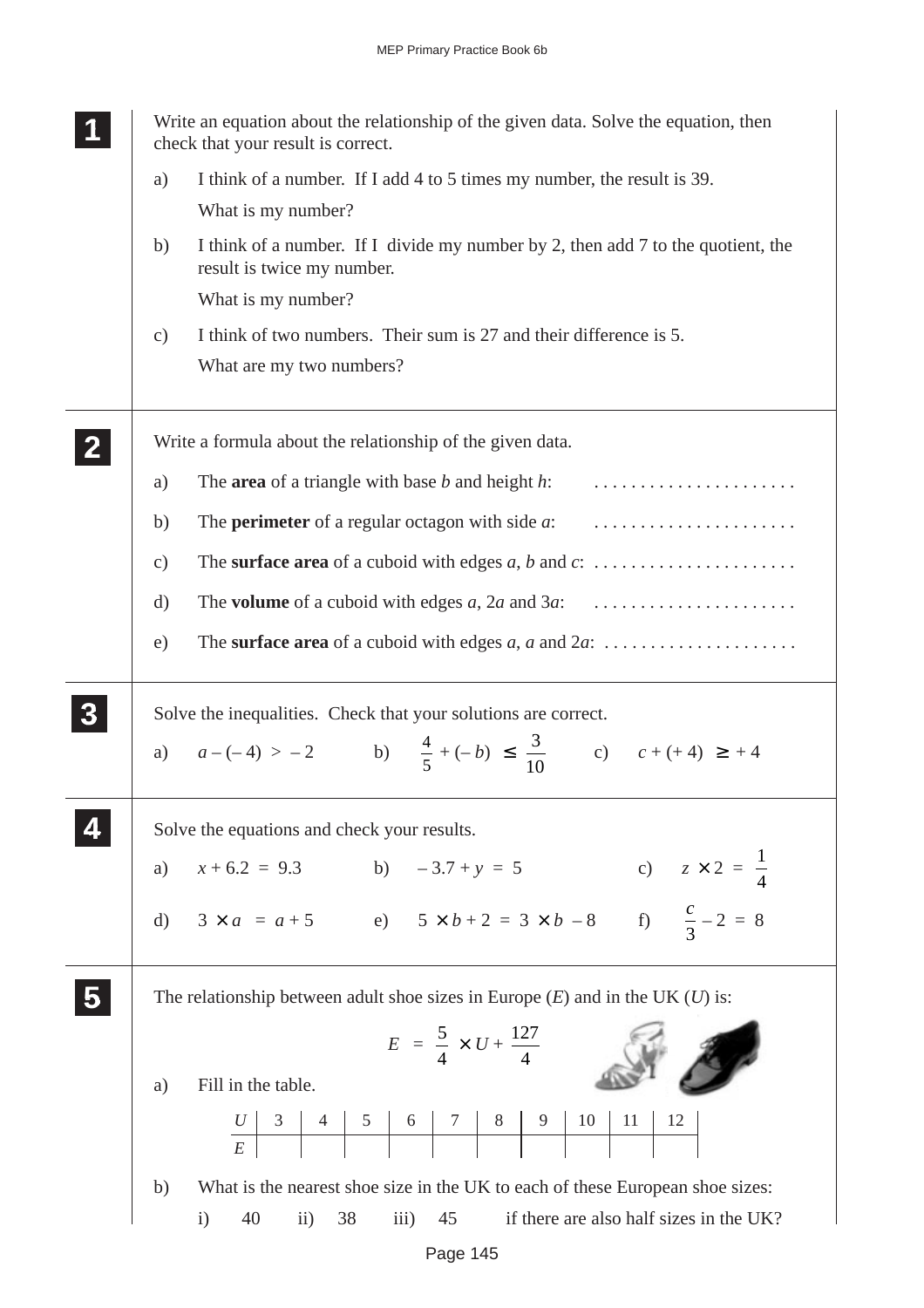Solve the equations and check your results. a)  $2 \times a + a = \frac{21}{10}$  $rac{21}{40}$  b)  $b \times \frac{4}{9}$ 9  $= b - 1$ c)  $35 \div c = 14$  d)  $7 \times (d-2) = d-2$ e)  $(4-e) \times 5 = -5 \times e + 20$  f)  $6 \times f - 3 \times f = \frac{3}{8}$ 8 + $f \times 3$ *Gerry Giraffe* eats the same amount of leaves every day. His keeper told the other keepers in the zoo that: three of Gerry's daily portions plus five kilograms are less than 29 kg, but five of Gerry's daily portions plus 4 kg are more than 34 kg. *What could be the mass of Gerry's daily portion of leaves?* a) Write two inequalities about the portion of leaves. b) Solve the inequalities and note the values which make **both** inequalities true. c) Write your answer in a sentence. Show the relationship among the data by writing an equation. Solve the equation and check the result in the given context. a) One fifth of a barrel is 20 litres less than the capacity of the whole barrel. What is the capacity of the barrel? b) On Monday, a shop sold *x* kg of honey. On Tuesday it sold 11 kg more than on Monday, and on Wednesday it sold 5 kg more than on Monday. How much honey did the shop sell on each of these days if the total amount of honey sold was 220 kg? c) In one container there is twice as much water as there is in a second container. If we took 30 litres of water out of the first container and 12 litres of water out of the second container, both containers would hold the same amount of water. How much water is in each container? d) Let  $\overline{1}$  mean  $\pm 1$ ,  $\overline{-1}$  mean  $\pm 1$  and  $\overline{\phantom{1}}$  mean an  $\pm x$  banknote in an envelope. Betty has: 1 – 1 – 1 – 1 Larry has:  $(1) (1) (1) (1) (1) (1) (1) (-1) \n\rightarrow$ If Betty has the same amount of money as Larry, what value of banknote is in each envelope? **1 11 11 2 22 22 3 33 33 33**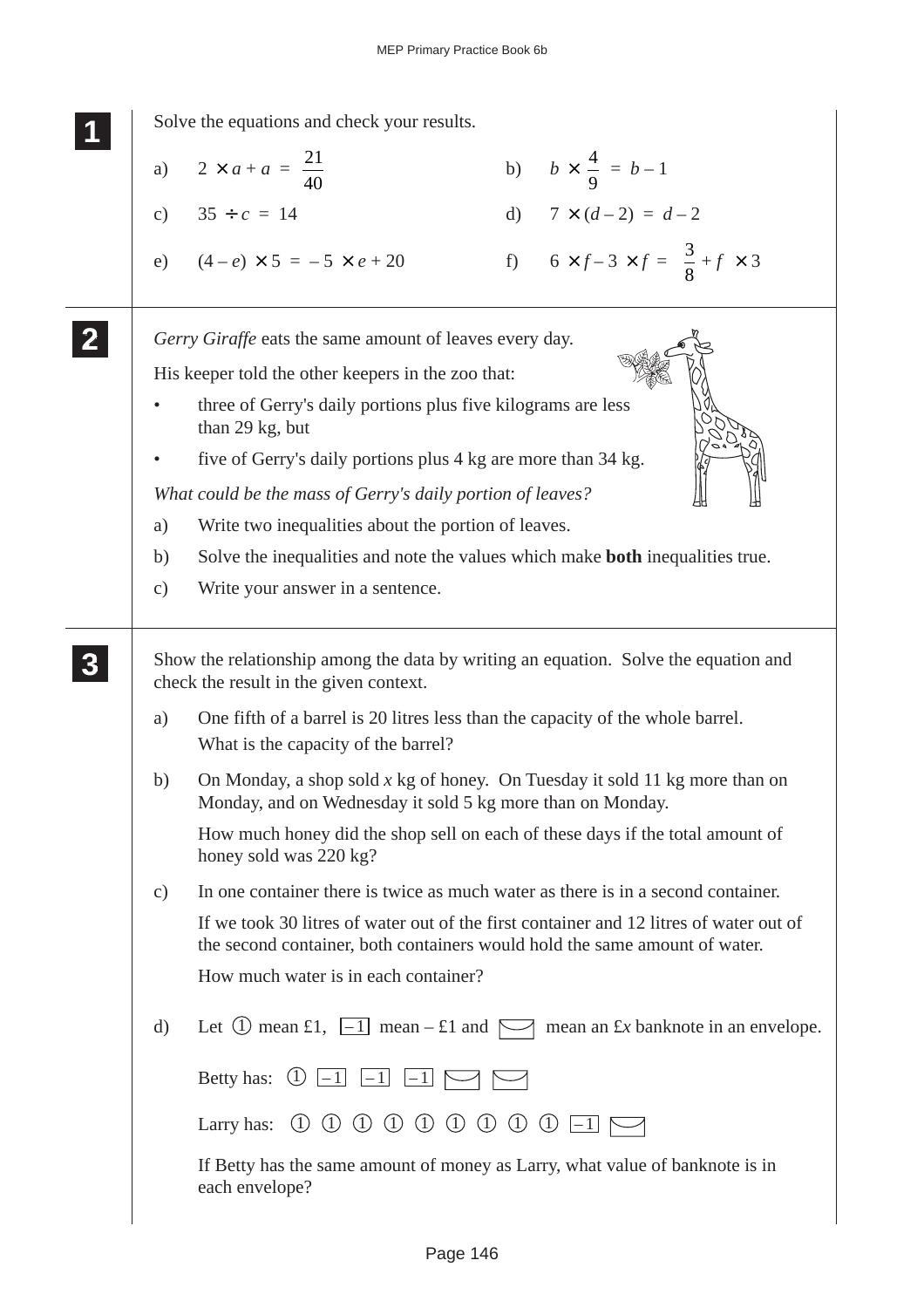|  |                                          | The <b>base set</b> is the set of natural numbers. (N)                                                                                                     |  |  |  |
|--|------------------------------------------|------------------------------------------------------------------------------------------------------------------------------------------------------------|--|--|--|
|  |                                          | Write an equation or an inequality, solve it and check your result.                                                                                        |  |  |  |
|  |                                          | Which number am I thinking of?                                                                                                                             |  |  |  |
|  | a)                                       | I add 5 to 3 times my number and the result is 53.                                                                                                         |  |  |  |
|  | b)                                       | I subtract 18 from 7 times my number and the result is 269.                                                                                                |  |  |  |
|  | $\mathbf{c})$                            | I subtract 4 times my number from 7 times my number and the result is 156.                                                                                 |  |  |  |
|  | d)                                       | I add 6 to 5 times my number and the result is less than 26.                                                                                               |  |  |  |
|  | e)                                       | The difference between 7 times and 5 times my number is greater than 50.                                                                                   |  |  |  |
|  |                                          | Solve each problem in two ways, with and without an equation.                                                                                              |  |  |  |
|  | a)                                       | Daffy Duck is twice as old as Donald Duck. If the sum of their ages is 21 months,<br>how old is <i>Daffy</i> and how old is <i>Donald</i> ?                |  |  |  |
|  | b)                                       | A 120 cm long stick is cut into two pieces so that one of the pieces is 30 cm<br>longer than the other piece. How long is each piece?                      |  |  |  |
|  | $\mathbf{c})$                            | Liz has twice as many marbles as Julia. If Liz gave Julia 10 marbles they would<br>both have the same amount. How many marbles do Liz and Julia each have? |  |  |  |
|  | Solve the problems by writing equations. |                                                                                                                                                            |  |  |  |
|  | a)                                       | Joe's bank balance is £37. Joe's and Charlie's bank balances add up to £25.                                                                                |  |  |  |
|  |                                          | Explain how this is possible.<br>$\mathbf{i}$                                                                                                              |  |  |  |
|  |                                          | How much money is in Charlie's account?<br>$\rm ii)$                                                                                                       |  |  |  |
|  | b)                                       | Claire's bank balance is £2.50. Claire's and Mike's bank balances add up to £31.                                                                           |  |  |  |
|  |                                          | How much money does Mike have in his account?                                                                                                              |  |  |  |
|  | $\mathbf{c})$                            | Colin's balance is £4.50 less than Pete's balance.                                                                                                         |  |  |  |
|  |                                          | How much do they each have if the sum of their balances is $£2.20$ ?                                                                                       |  |  |  |
|  |                                          | Solve the problems by writing equations.                                                                                                                   |  |  |  |
|  | a)                                       | Alex has $\pounds$ 100 in cash, is $\pounds$ 300 in debt and has two savings bonds of equal value.                                                         |  |  |  |
|  |                                          | Ben is £100 in debt, has £400 in cash and has 3 such savings bonds.                                                                                        |  |  |  |
|  |                                          | If Ben has 3 times as much money as Alex, how much is a savings bond worth?                                                                                |  |  |  |
|  | b)                                       | Adam has £100 in cash, is £300 in debt and has a savings bond.                                                                                             |  |  |  |
|  |                                          | Matthew has £500 in cash, is £100 in debt, and also has a savings bond.                                                                                    |  |  |  |
|  |                                          | Norah has $\pounds100$ in cash, is $\pounds200$ in debt and has two savings bonds.                                                                         |  |  |  |
|  |                                          | If the sum of the two boys' money is greater than twice Norah's money, how much<br>can one of their savings bonds be worth?                                |  |  |  |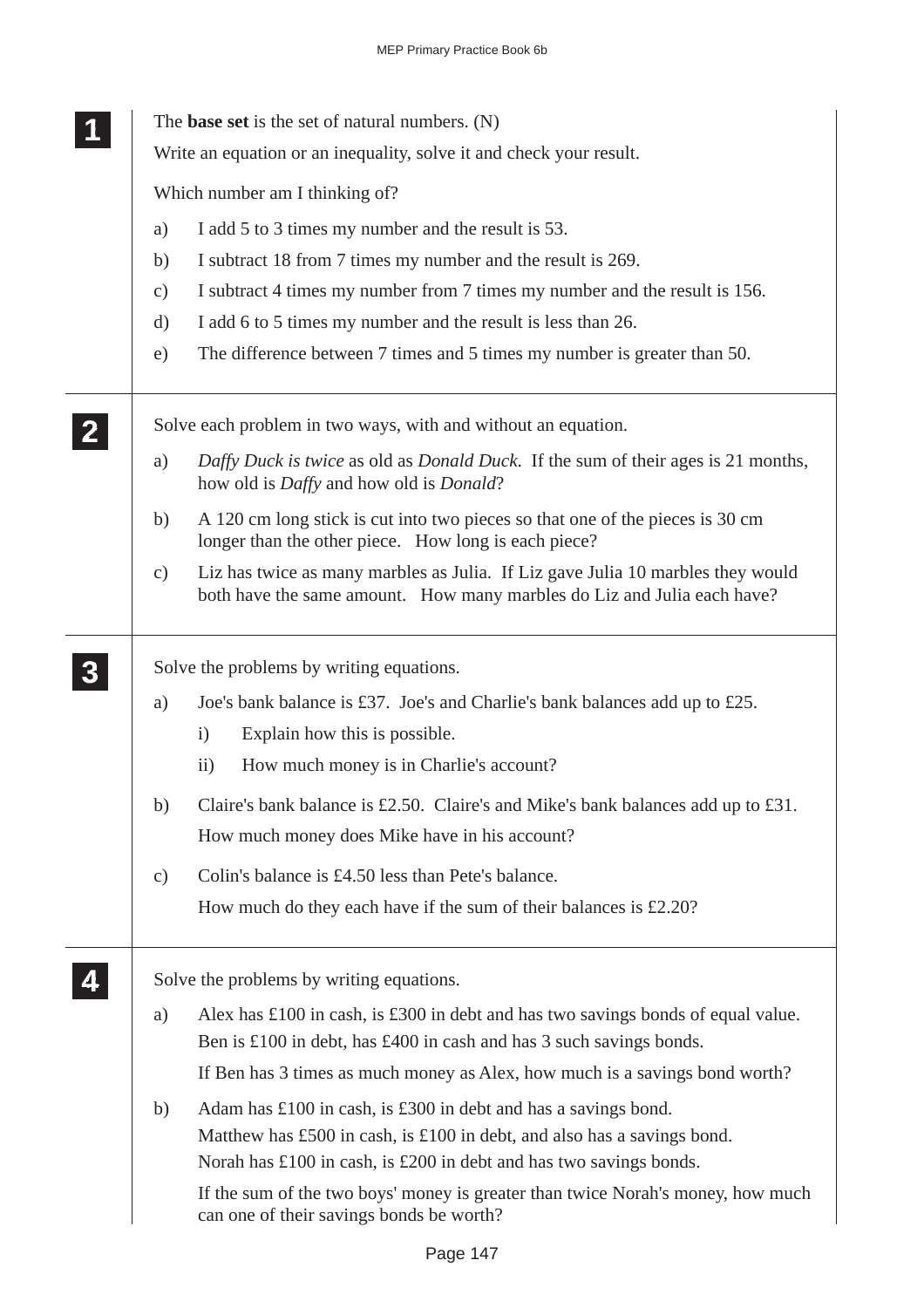|               | Solve the equations and inequalities. Check your results.                                                                                                                                   |
|---------------|---------------------------------------------------------------------------------------------------------------------------------------------------------------------------------------------|
|               | b) $y - \frac{3}{4} > \frac{3}{4} - y$<br>a) $x - \frac{2}{5} = \frac{7}{10}$                                                                                                               |
|               | c) $\frac{4}{5} + u = u + \frac{12}{15}$<br>d) $\frac{2}{3} \times t = \frac{6}{30}$                                                                                                        |
|               | f) $w + 0.3 = 0$<br>e) $0.2 \times v + 0.85 \le 1.7 \times v - 0.8$                                                                                                                         |
|               | Write an equation for each question. Solve the equation and check your result.                                                                                                              |
| a)            | Brian said, "If I add my number to a quarter of my number I get $12\frac{1}{2}$ ."<br>What is Brian's number?                                                                               |
| b)            | Tom said, "If I add a quarter of my number to half of my number I get the same<br>result as if I had taken 2 away from 4 fifths of my number."<br>What is Tom's number?                     |
| $\mathbf{c})$ | Two identical bottles contain 2.2 litres of squash altogether. One bottle is $\frac{2}{3}$ full<br>and the other bottle is $\frac{4}{5}$ full. How much squash is there in a full bottle?   |
|               | Write an equation for each question. Solve the equation and check your result.                                                                                                              |
| a)            | 130% of a number is the same as adding 10.8 to 35% of the number.<br>What is the number?                                                                                                    |
| b)            | Lilly has $£150$ in her purse. This amount is $£60$ less than 1 sixth of all her money.<br>How much money does Lilly have?                                                                  |
| $\mathbf{c})$ | I am thinking of a number. When I subtract 5 thirds of my number from the<br>number itself, then add $-\frac{1}{2}$ to the difference, the result is $-\frac{7}{6}$ .<br>What is my number? |
|               | Solve each problem with and without an equation.                                                                                                                                            |
| a)            | Tim has covered $\frac{3}{8}$ of his planned route plus an additional 2 km.                                                                                                                 |
|               | He still has 17 km to go. How long is Tim's route?                                                                                                                                          |
| b)            | Belinda spent half of her money plus another £40. Then she spent half of<br>what was left plus £40. Her money has just run out.                                                             |
|               | How much money did Belinda have at first?                                                                                                                                                   |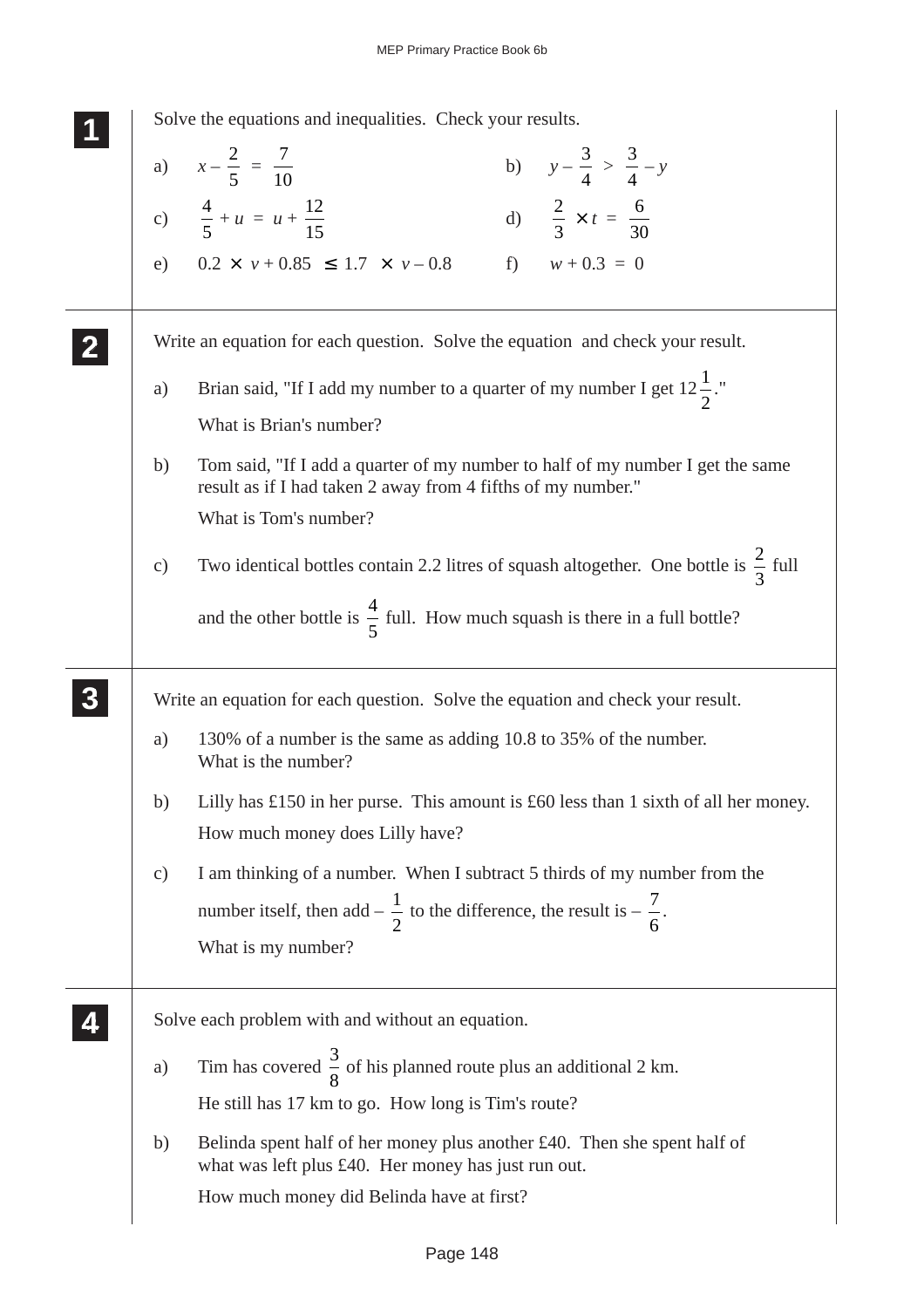| Solve the equations and inequalities in your exercise book.                                                                                                                                     |  |
|-------------------------------------------------------------------------------------------------------------------------------------------------------------------------------------------------|--|
| i) $3.7 \times x - 2.4 < 4.9 \times x + 1.2$ ii) $3.7 \times x - 2.4 = 4.9 \times x + 1.2$<br>a)                                                                                                |  |
| iii) $3.7 \times x - 2.4 > 4.9 \times x + 1.2$                                                                                                                                                  |  |
| b) i) $\frac{3}{14} + x < -2$ ii) $\frac{3}{14} + x = -2$ iii) $\frac{3}{14} + x > -2$                                                                                                          |  |
| c) i) $3 \times x - (-10) < 20$ ii) $3 \times x - (-10) = 20$                                                                                                                                   |  |
| iii) $3 \times x - (-10) > 20$                                                                                                                                                                  |  |
| Solve the problem with or without an equation.                                                                                                                                                  |  |
| Two cities, A and B, are 105 km apart.                                                                                                                                                          |  |
| A cyclist starts from A and cycles to B at a steady speed of 15 km per hour.<br>At exactly the same time, another cyclist starts from B and cycles to A at a steady speed<br>of 20 km per hour. |  |
| When will the cyclists meet? b) Where will the cyclists meet?<br>a)                                                                                                                             |  |
| When will they arrive at their destinations?<br>b)                                                                                                                                              |  |
| Town A is 288 km from town B.                                                                                                                                                                   |  |
| Cindy leaves A at 08:00 and drives at a steady speed of 48 km per hour to B.<br>Dan leaves B at 10:00 and drives at a steady speed of 80 km per hour to A.                                      |  |
| When will they meet each other? b) Where will they meet each other?<br>a)                                                                                                                       |  |
| When will they reach their destinations?<br>$\mathbf{c})$                                                                                                                                       |  |
| Solve the problems by writing equations.                                                                                                                                                        |  |
| Piggy runs off at a speed of 5 metres per second. Two seconds later, Doggy<br>a)<br>chases <i>Piggy</i> at a speed of 7 metres per second.                                                      |  |
| When and where will <i>Doggy</i> catch up with <i>Piggy</i> ?                                                                                                                                   |  |
| The area of a rectangular garden is $150 \text{ m}^2$ .<br>b)<br>If its length is 7.5 m, what is its width?                                                                                     |  |
| The perimeter of a rectangular garden is 55 m and its length is 20 m.<br>c)<br>What is its width?                                                                                               |  |
| The area of a square garden is $196 \text{ m}^2$ . How long is each side?<br>d)                                                                                                                 |  |
| The perimeter of a square garden is $60\frac{4}{5}$ m. How long is each side?<br>e)                                                                                                             |  |
| The surface area of a cuboid is $58 \text{ cm}^2$ . Its base edges are 4 cm and 2 cm.<br>f)<br>What is the height of the cuboid?                                                                |  |
| The volume of a cuboid is 28 cm <sup>3</sup> . Its base edges are 4 cm and 2 cm.<br>$\mathbf{g}$<br>What is its height?                                                                         |  |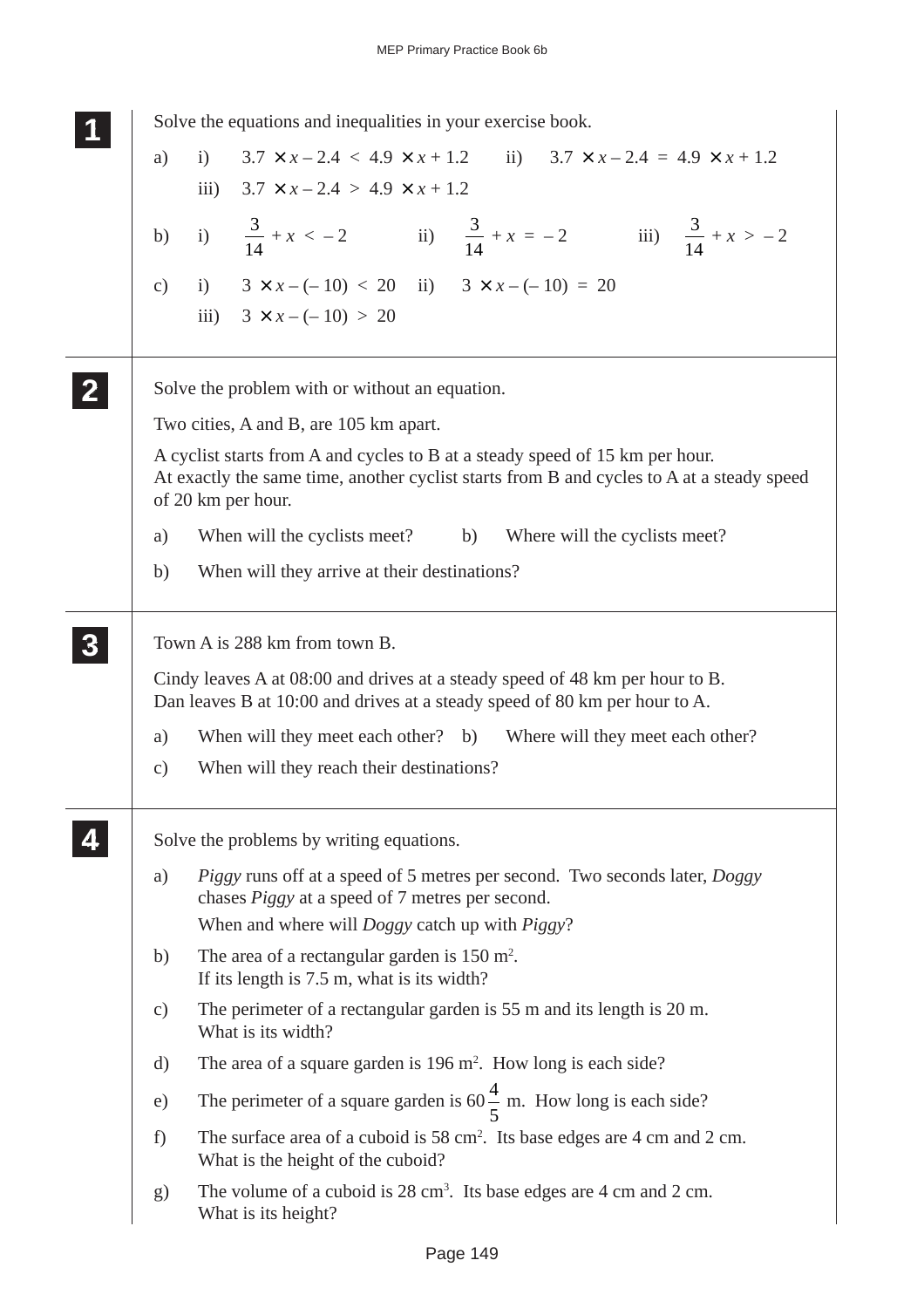|                | Write an equation for each question. Solve the equation and check your result.                                                                                                                                    |
|----------------|-------------------------------------------------------------------------------------------------------------------------------------------------------------------------------------------------------------------|
|                | Russell said, "If I add half of my number to a quarter of my number, I get $10\frac{1}{2}$ ."<br>a)                                                                                                               |
|                | What is Russell's number?                                                                                                                                                                                         |
|                | Margaret said, "If I add two thirds of my number to 5, I get the same result as<br>b)<br>subtracting 10 from my number."                                                                                          |
|                | What is Margaret's number?                                                                                                                                                                                        |
|                | Liz said, "If I divide my number by 10 and then add 10, I get the same result as<br>c)<br>dividing my number by 5 and adding 5."                                                                                  |
|                | What is Liz's number?                                                                                                                                                                                             |
| $\overline{2}$ | City A is 350 km from city B. A train leaves A at 09:00 and moves at a steady speed<br>of 125 km per hour towards B. Another train leaves B at 10:00 and moves at a steady<br>speed of 100 km per hour towards A. |
|                | When will the trains pass each other?<br>(b)<br>Where will they pass each other?<br>a)                                                                                                                            |
|                | At what time will each train reach its destination?<br>$\mathbf{c})$                                                                                                                                              |
| 3              | Solve the problems by writing equations.<br>A 240 cm length of wire was cut into three pieces. The shortest and longest<br>a)                                                                                     |
|                | pieces were each 20 cm longer or shorter than the third piece.                                                                                                                                                    |
|                | What was the length of the third piece of wire?                                                                                                                                                                   |
|                | Sara has 3 times as many sweets as Louis. If Sara gives 8 sweets to Louis, they<br>b)<br>will both have the same amount. How many sweets do they each have?                                                       |
|                | George spent half of his money on Monday, then he spent half of the money he<br>c)<br>had left on Tuesday. After spending half of the money he had left on Wednesday,<br>he now has only £2.                      |
|                | How much money did George have at first?                                                                                                                                                                          |
|                | Solve these equations and check your results.                                                                                                                                                                     |
|                |                                                                                                                                                                                                                   |
|                | a) $3a + 2a = 12$<br>b) $42 \div b = 3$<br>c) $2 \times (c + 2) = 3$<br>d) $2d + 5d = 3d + \frac{1}{2}$<br>e) $\frac{e}{9} - 2 \div 9 = e \div 15$<br>f) $f^2 = f \times 111$                                     |
|                |                                                                                                                                                                                                                   |
|                | Find a rule and fill in<br>Rule:<br>1000<br>the missing numbers.                                                                                                                                                  |
|                | 37.5                                                                                                                                                                                                              |
|                |                                                                                                                                                                                                                   |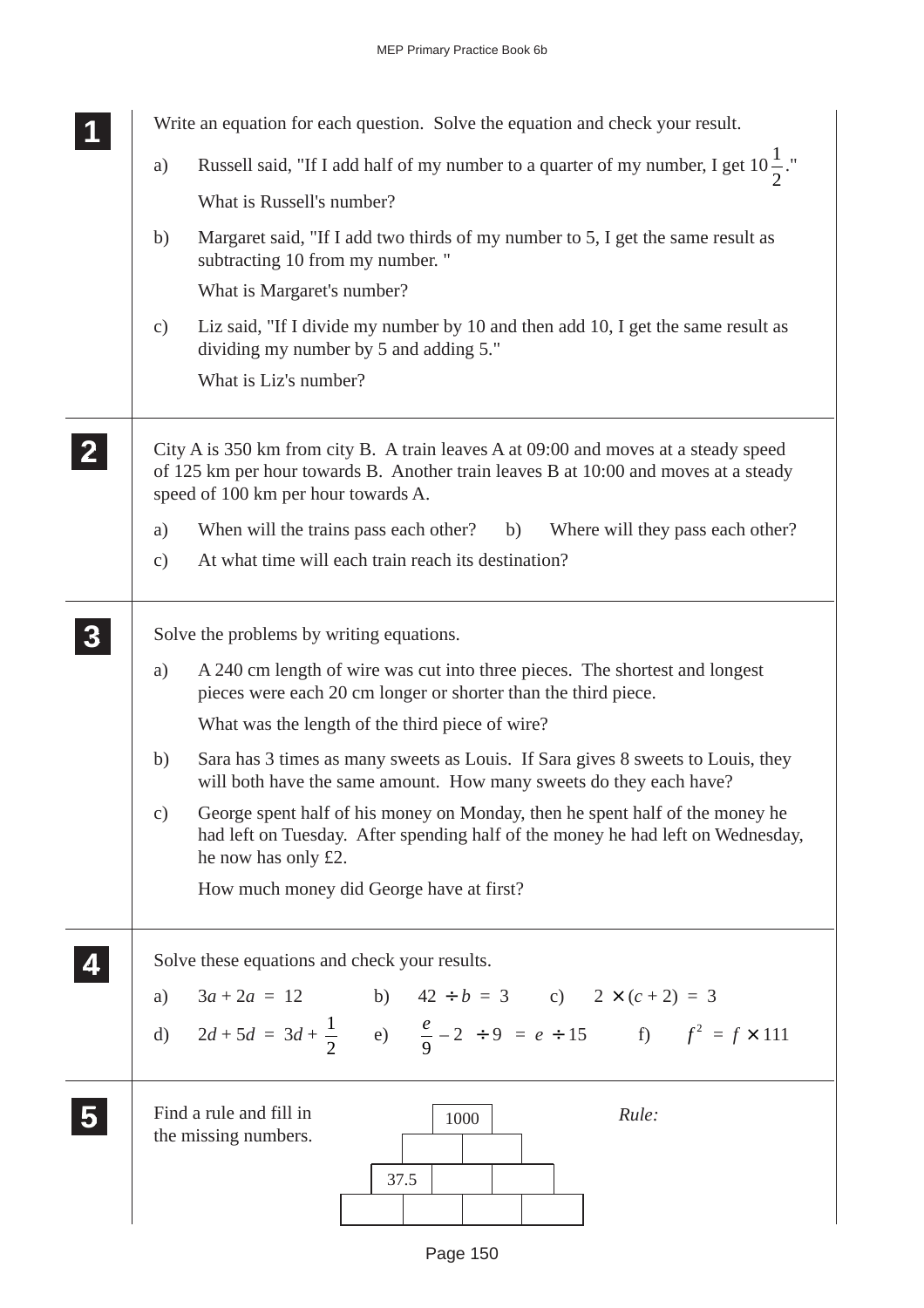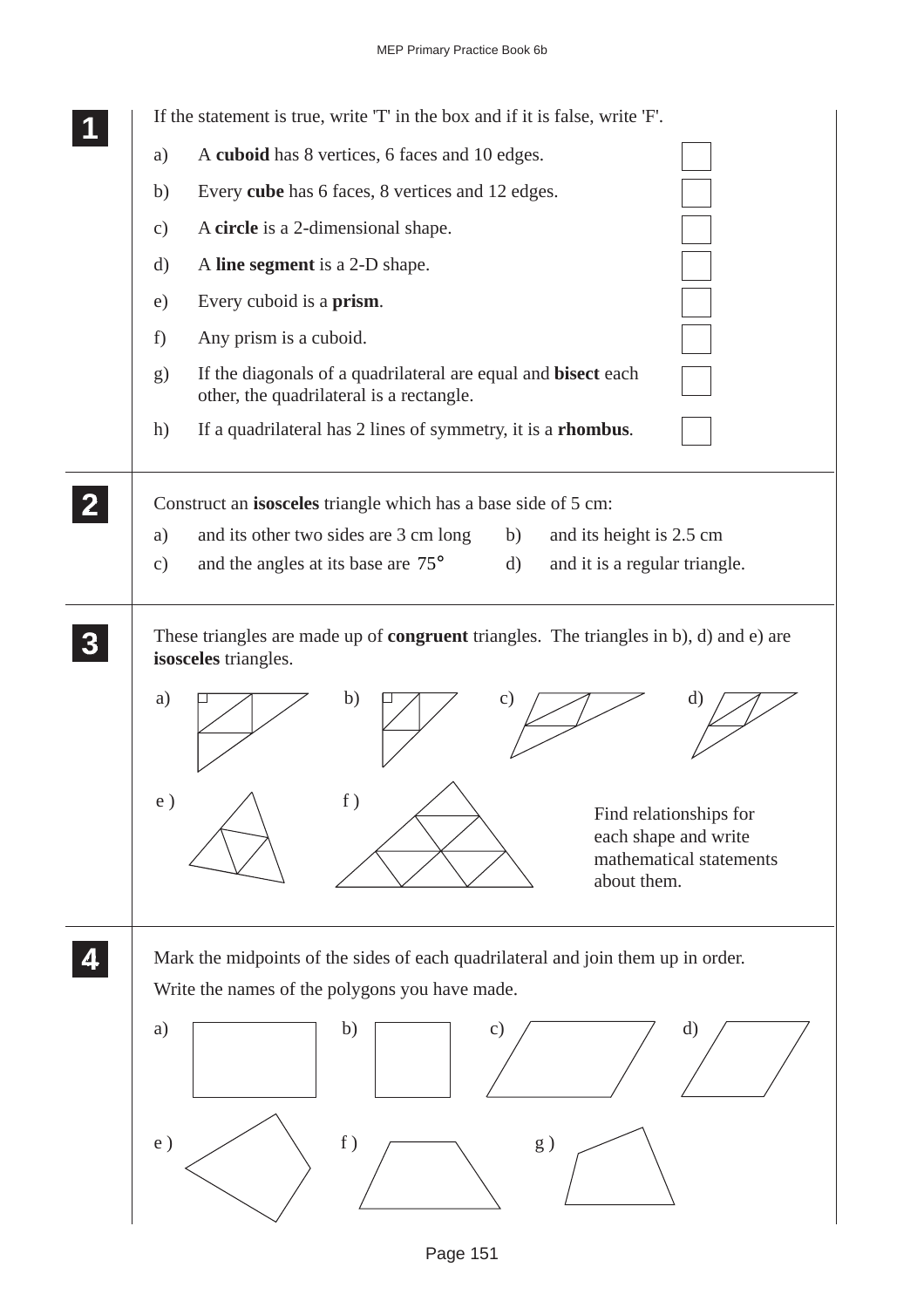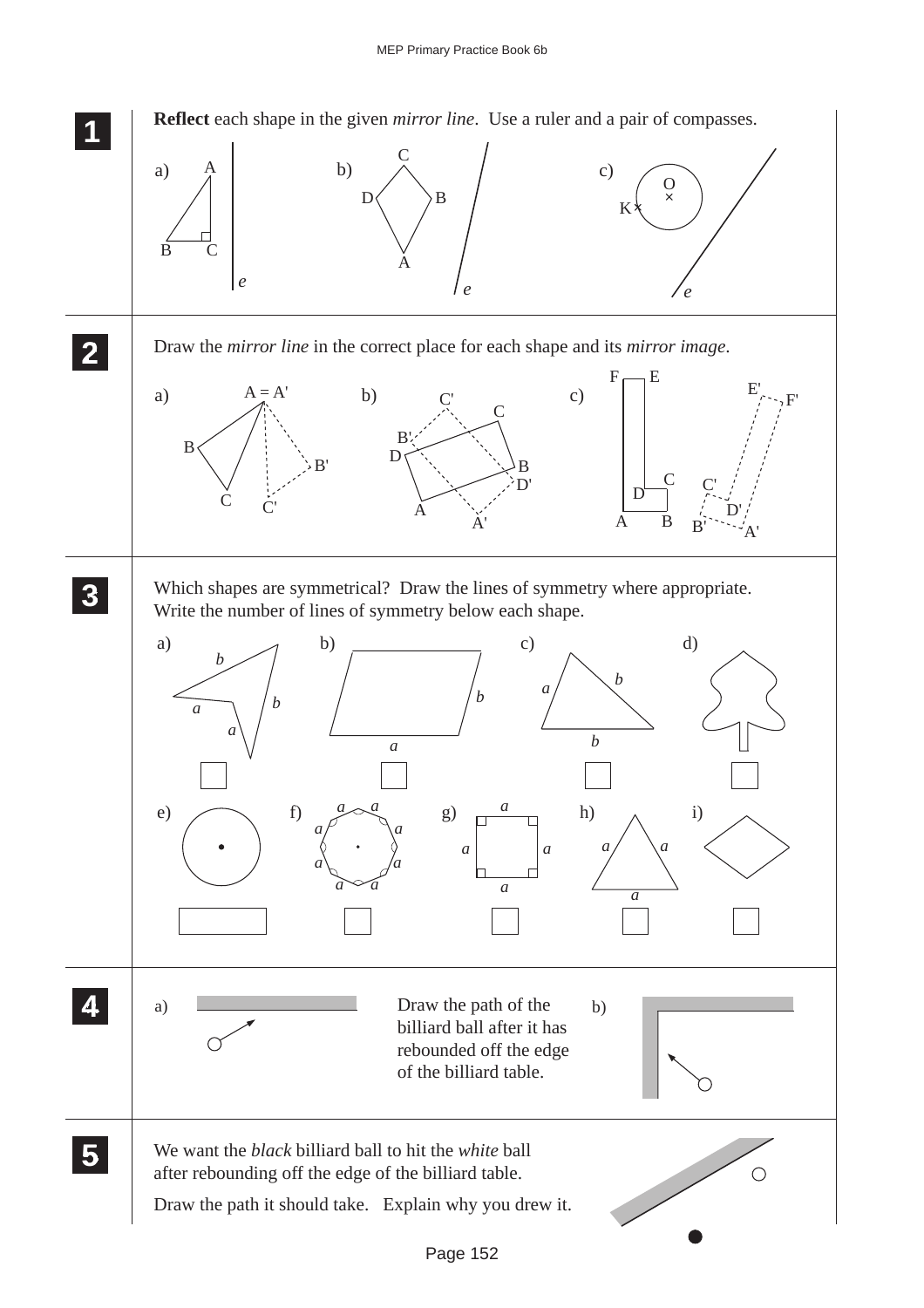|                | Measure the length of segment AC and mark A' on the ray<br>a)<br>so that it is the reflection of A in C.<br>$A^*$<br>Complete the statements.<br>b)<br>C is the midpoint of<br>i)<br>AC<br>CA<br>$\ddot{\mathbf{i}}$                                |
|----------------|-----------------------------------------------------------------------------------------------------------------------------------------------------------------------------------------------------------------------------------------------------|
| $\mathbf{2}$   | Reflect triangle ABC in point O.<br>Use a ruler and a pair of compasses.<br>$\rm _{\rm \bf x}$<br>B<br>Α                                                                                                                                            |
| 3              | Translate quadrilateral ABCD in the direction, and by the distance, shown by the arrow.<br>Use a ruler and a pair of compasses.<br>D<br>$\mathbf{A}$<br>$\mathbf B$                                                                                 |
|                | Rotate point A around centre O by 60° anticlockwise.<br>$_{\rm x}$ O<br>A<br>$\pmb{\times}$                                                                                                                                                         |
| 5 <sup>1</sup> | Rotate the shape around centre O by 90° clockwise.<br>Use a ruler and a pair of compasses<br>(and a protractor if you wish).<br>$\mathbf D$<br>$\mathsf{C}$<br>$\mathcal{O}$<br>$\mathbf{x}$<br>E<br>$\boldsymbol{\mathrm{F}}$<br>B<br>$\mathbf{A}$ |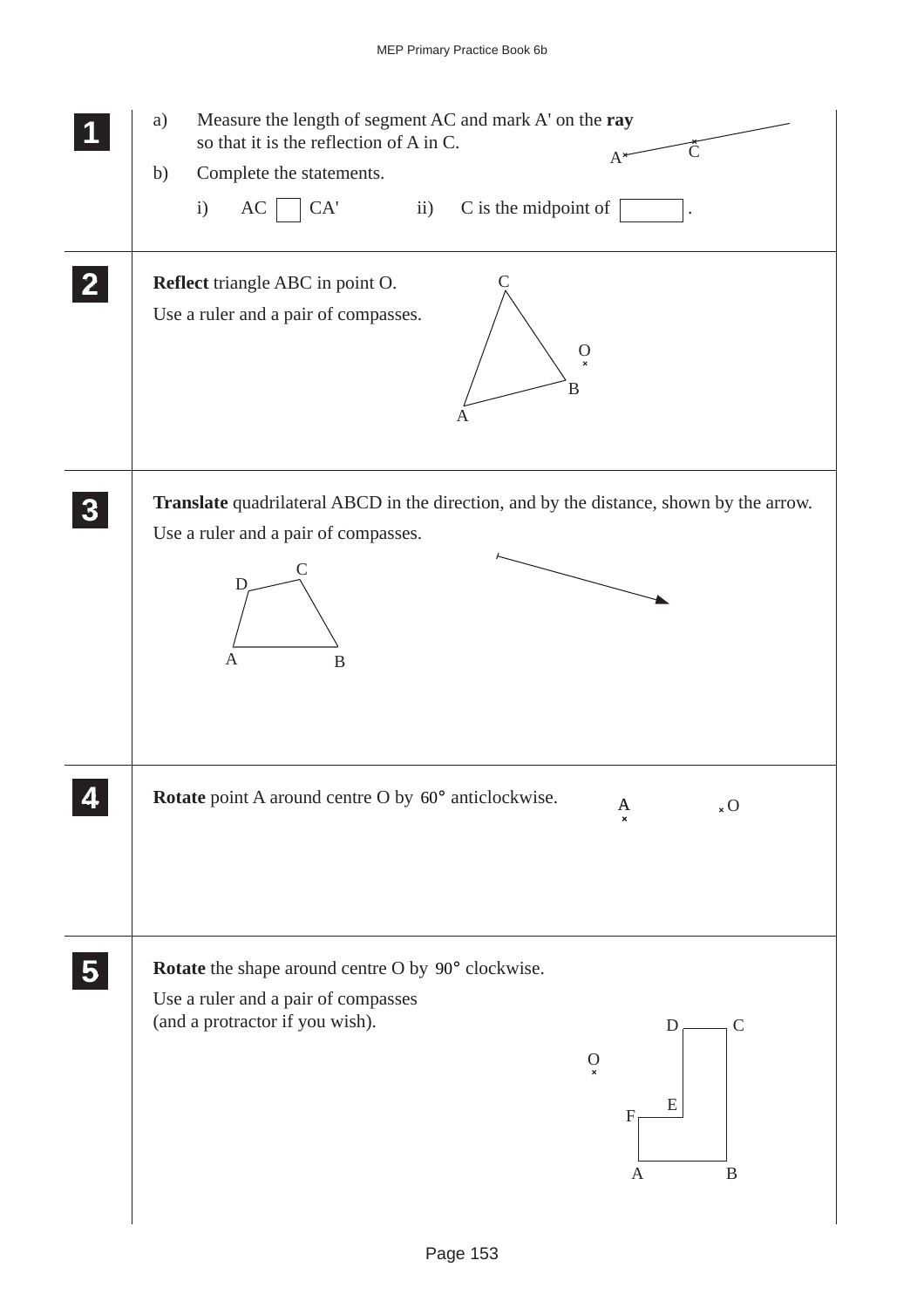|                | Complete the statements about the diagram.                                                                                                                                   |
|----------------|------------------------------------------------------------------------------------------------------------------------------------------------------------------------------|
|                | of the circle.<br>OT is a<br>a)                                                                                                                                              |
|                | O is the<br>of the circle.<br>B<br>b)<br>Α<br>O                                                                                                                              |
|                | AB is a<br>of the circle.<br>c)                                                                                                                                              |
|                | of the circle.<br>d)<br><b>Line segment</b> CD is a                                                                                                                          |
|                | of the circle.<br>The smaller shape EOF is a<br>e)                                                                                                                           |
|                | on the <b>circumference</b> of the circle.<br>The curve EF is an<br>f)                                                                                                       |
|                | of the smaller sector EOF.<br>$\angle$ EOF (= $\alpha$ ) is the<br>g)                                                                                                        |
|                | <b>Line</b> CD is an<br>of the circle.<br>to the circle.<br>$\mathbf{i}$<br>$t$ is a<br>h)                                                                                   |
| $\overline{2}$ | $A_5$<br>This semicircle has a radius of 5 cm.<br>$A_4$<br>$\mathcal{A}_6$<br>The length of its curved line is s.                                                            |
|                | Measure the length of<br>a)<br>$A_3$<br>$A_7$<br>the two broken lines:                                                                                                       |
|                | $A_1 A_3 A_5 A_7 A_9$                                                                                                                                                        |
|                | $\rm A_8$<br>$A_{2}$<br>.                                                                                                                                                    |
|                | $A_1 A_2 A_3 \ldots A_9$                                                                                                                                                     |
|                | $d = 10$ cm<br>$A_1$<br>$A_9$                                                                                                                                                |
|                | Write the lengths of the curved line, s, and the two broken lines in increasing order.<br>b)                                                                                 |
|                | If the ratio of the <b>circumference</b> to the <b>diameter</b> of any circle is about 3.14, what is<br>$\mathcal{C}$ )<br>the length of the curved line of the semi-circle? |
|                | Compare the lengths of the 3 lines and write their ratio.<br>d)                                                                                                              |
| 3              | If the circumference of a circle with diameter 1 unit is about 3.14 units, calculate the<br>circumference of a circle which has:                                             |
|                | a 1 cm diameter<br>a 7 cm diameter<br>a 1 m diameter<br>b)<br>c)<br>a)                                                                                                       |
|                | a 5 m diameter<br>a 3 cm radius<br>a 1 cm radius<br>$f$ )<br>d)<br>e)                                                                                                        |
|                | a 1 m radius<br>a 2 m radius.<br>h)<br>$\mathbf{g}$                                                                                                                          |
| 4              | If $\pi \approx 3.14$ , calculate the circumference of a circle which has a:                                                                                                 |
|                | 8 m radius<br>10 cm diameter<br>$\overline{11}$ )<br>4 m radius<br>c)<br>a)<br>d)<br>radius $r$ .                                                                            |
|                | Write the length of the circumference of a circle using $\pi$ if its:                                                                                                        |
|                | diameter is $2.5 \text{ m}$<br>radius is 11 cm<br>b)<br>c) diameter is $d$<br>d) radius is $r$ .<br>a)                                                                       |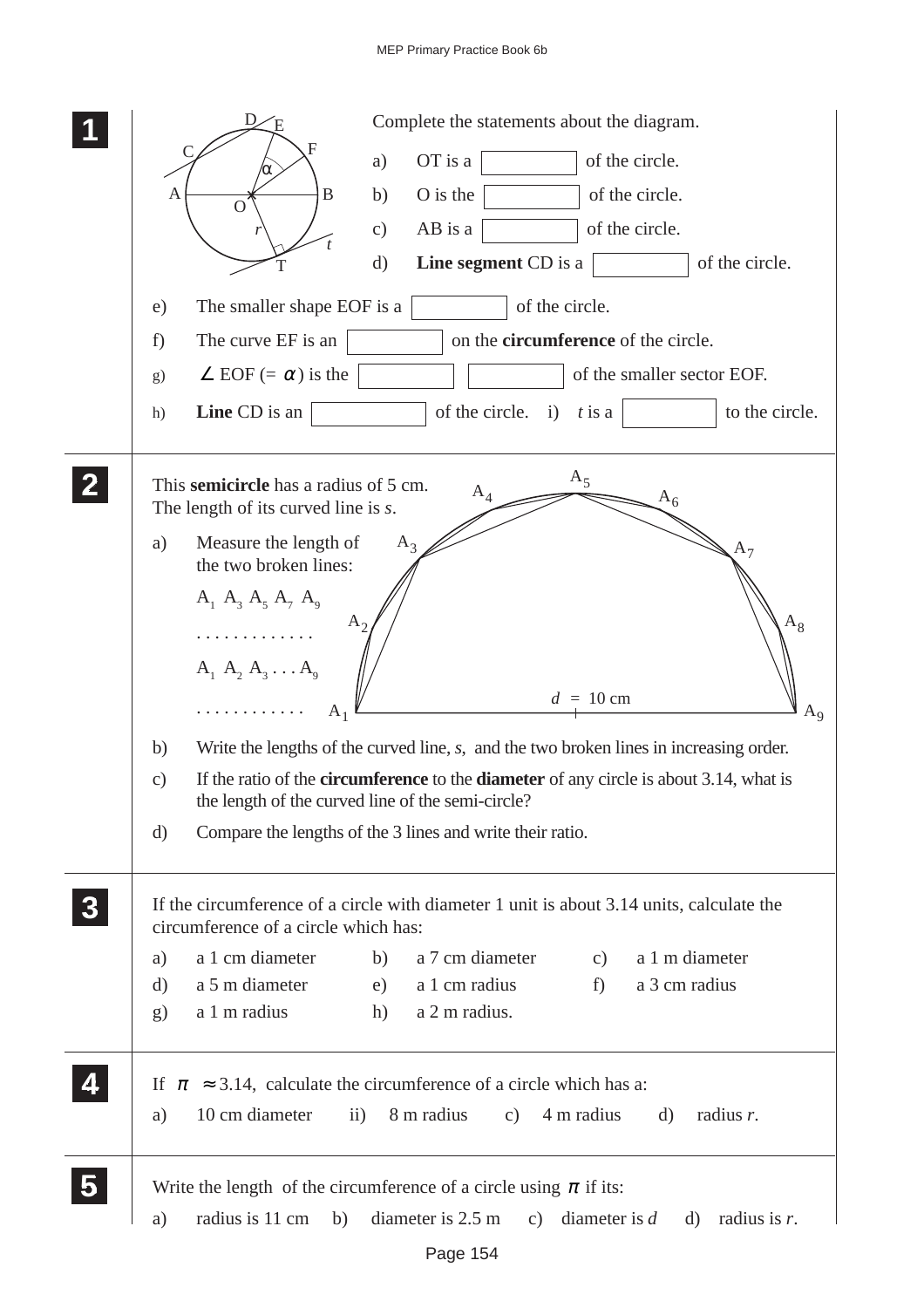|  |               | If the statement is true, write 'T' in the box and if it is false, write 'F'.                                                                              |
|--|---------------|------------------------------------------------------------------------------------------------------------------------------------------------------------|
|  | a)            | Every <b>isosceles triangle</b> has angles of $60^\circ$ .                                                                                                 |
|  | b)            | No <b>rectangle</b> has adjacent equal sides.                                                                                                              |
|  | $\mathbf{c})$ | The <b>diameter</b> of a circle is twice the length of its radius.                                                                                         |
|  | $\rm d)$      | The <b>circumference</b> of a circle is its radius multiplied by $\pi$ .                                                                                   |
|  | e)            | There is a <b>prism</b> which has congruent faces.                                                                                                         |
|  | f)            | A square-based pyramid has 5 vertices, 5 faces and 8 edges.                                                                                                |
|  | g)            | If the diagonals of a quadrilateral <b>bisect</b> each other at<br>right angles, the quadrilateral is a <b>rhombus</b> .                                   |
|  | h)            | A tangent to a circle can touch the circle at more than 1 point.                                                                                           |
|  | a)            | Construct a <b>deltoid</b> which has adjacent sides 3 cm and 4.5 cm long and the angle<br>between the two 3 cm sides is 45°. Label its vertices ABCD.      |
|  | b)            | What length are its diagonals?                                                                                                                             |
|  | $\mathbf{c})$ | What other information could have been given in a) to enable you to construct<br>the deltoid?                                                              |
|  | d)            | Draw an axis, $m$ , and <b>reflect</b> the deltoid in $m$ . Label its vertices A'B'C'D'.                                                                   |
|  | e)            | Mark a point, P. Rotate the <i>mirror image</i> by 90° around P.<br>Label the vertices of the rotated deltoid A"B"C"D".                                    |
|  | f)            | In what other way could ABCD have been transformed to A"B"C"D"?                                                                                            |
|  |               | If the <b>circumference</b> of a circle with diameter 1 unit is about 3.14 units ( $\approx \pi$ ),                                                        |
|  | a)            | calculate the approximate length of the circumference of a circle which has:                                                                               |
|  |               | a 1.5 cm diameter<br>a 3.5 cm diameter<br>$\mathbf{i}$<br>radius $3\pi$ units.<br>$\overline{ii}$ )<br>$\overline{iii}$                                    |
|  | b)            | write the length of the circumference of a circle using $\pi$ if its:                                                                                      |
|  |               | diameter is 8.9 cm<br>$\ddot{\mathbf{i}}$<br>radius is 1.62 cm<br>$\mathbf{c})$<br>radius is 0.5 cm.<br>$\mathbf{i}$                                       |
|  |               | A farmer has 200 m of fencing to construct a rectangular pen for his sheep.                                                                                |
|  | a)            | If he wants to enclose as much grass as possible, what dimensions should he use?                                                                           |
|  | b)            | The farmer thought of using a long straight stone wall for one side of the pen.<br>What dimensions could he now use to enclose the greatest area of grass? |
|  | $\mathbf{c})$ | What is the ratio of the two areas? Give your answer as a percentage.                                                                                      |
|  |               | Draw 3 different nets for a square-based pyramid.                                                                                                          |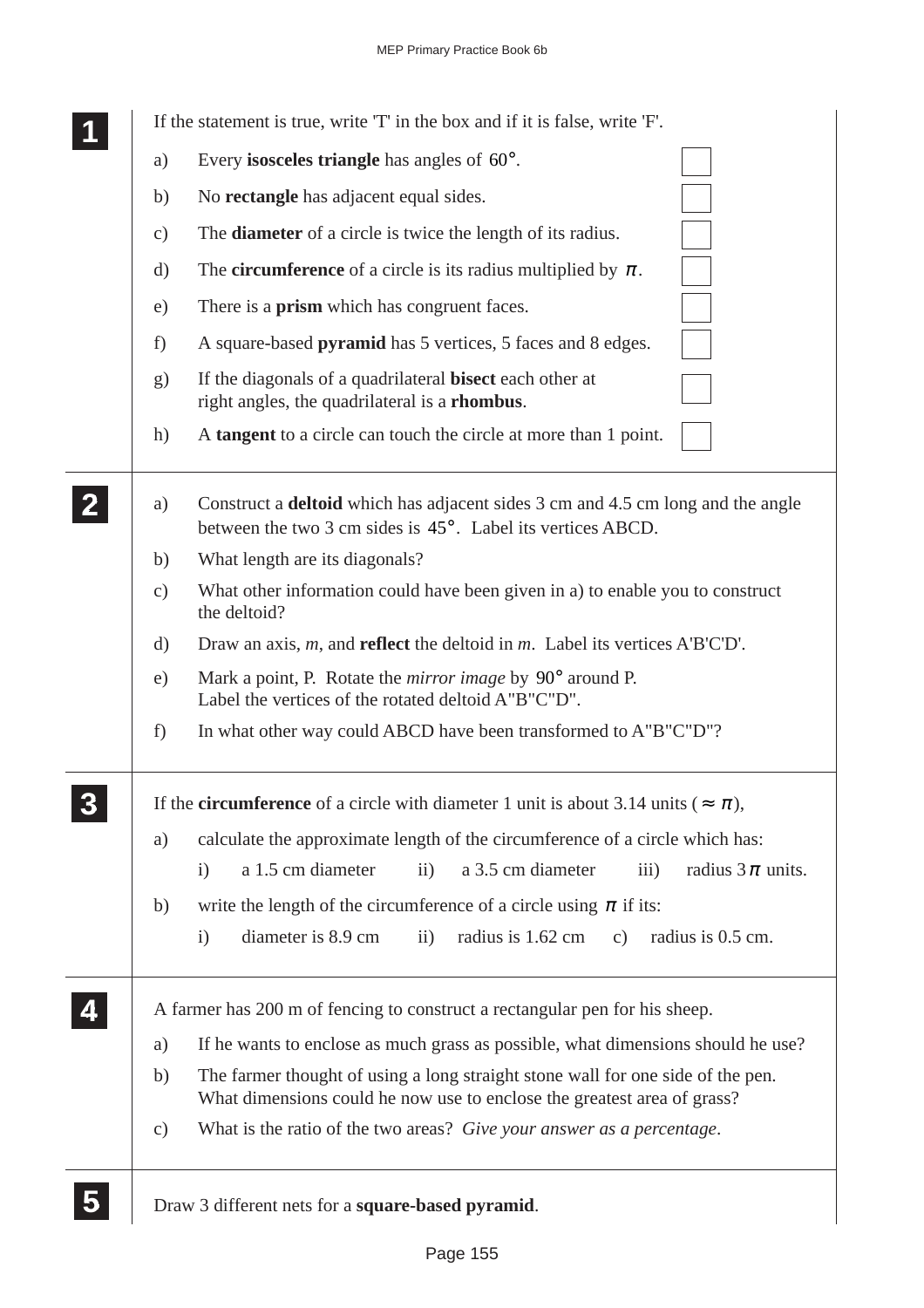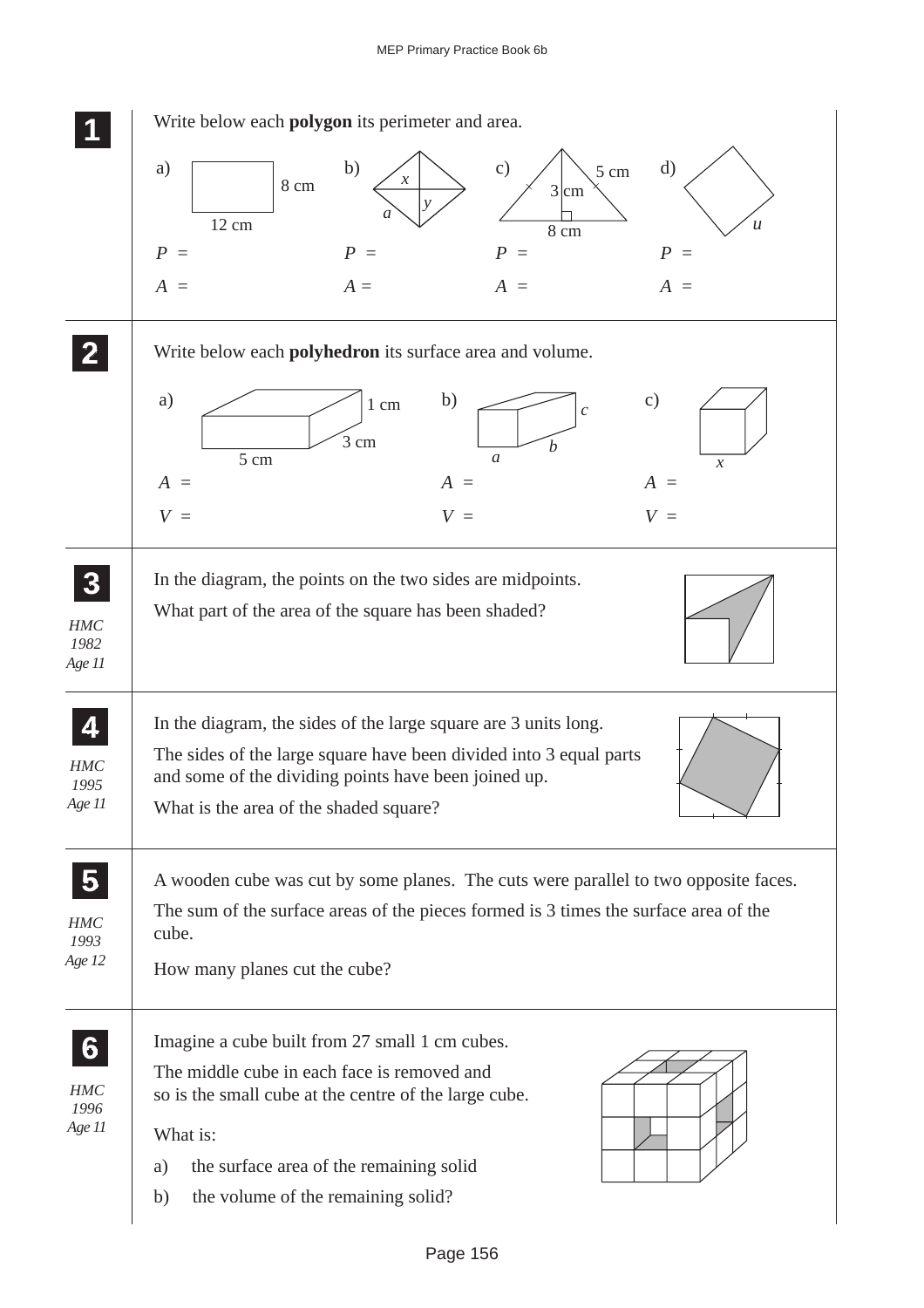**1 11** The circumference of a circle with radius 1 unit is  $2 \times \pi \approx 6.28$  units. Colour an arc of the given length on the circumference of the circle.

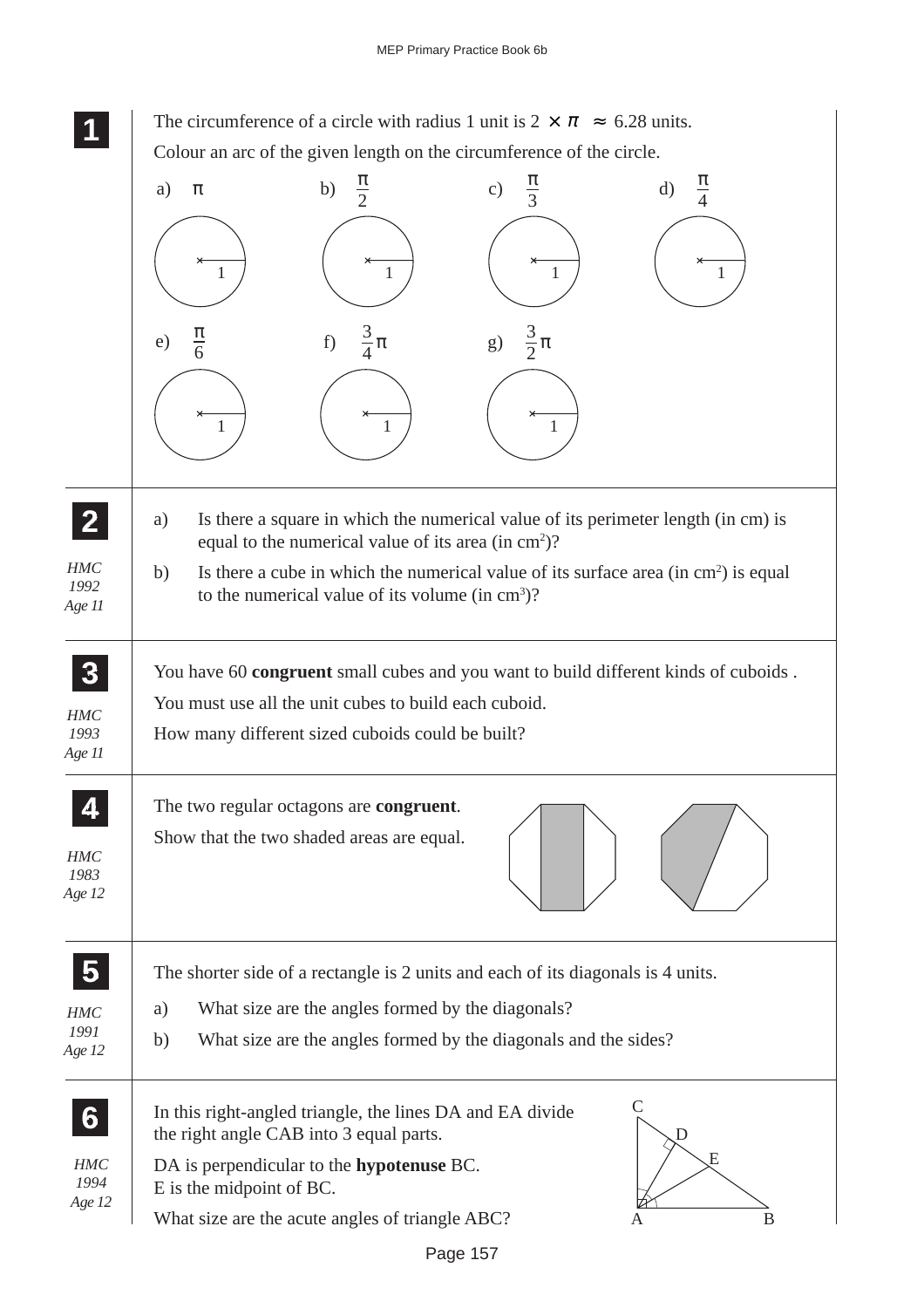|                            | 123 <sub>5</sub>                                                                                                                                                                                                                       |  |  |  |  |  |
|----------------------------|----------------------------------------------------------------------------------------------------------------------------------------------------------------------------------------------------------------------------------------|--|--|--|--|--|
| HMC                        | This number is in a number system which is based on a number less than 10.                                                                                                                                                             |  |  |  |  |  |
| 1980<br>Age 11             | We know that:                                                                                                                                                                                                                          |  |  |  |  |  |
|                            | when the number is divided by 2, there is a remainder of 1,<br>$\bullet$                                                                                                                                                               |  |  |  |  |  |
|                            | when the number is divided by 3, there is a remainder of $0$ ,<br>$\bullet$                                                                                                                                                            |  |  |  |  |  |
|                            | when the number is divided by 4, there is a remainder of 3.<br>$\bullet$                                                                                                                                                               |  |  |  |  |  |
|                            | What is the base number?                                                                                                                                                                                                               |  |  |  |  |  |
| $\overline{2}$             | Number the days of 2004 in order. This is their <b>ordinal value</b> .<br>a)                                                                                                                                                           |  |  |  |  |  |
|                            | 1st of January is 1; 5th of February is $31 + 5 = 36$ , etc.<br><i>Example:</i>                                                                                                                                                        |  |  |  |  |  |
| HMC<br>1986<br>Age 11      | b)<br>Multiply each date in every month by the ordinal value of the month.<br>This is their product value.                                                                                                                             |  |  |  |  |  |
|                            | <i>Example</i> : 11 April: $11 \times 4 = 44$ ; 31 October: $31 \times 10 = 310$ , etc.                                                                                                                                                |  |  |  |  |  |
|                            | How many days were there in the year 2004 when the <b>ordinal value</b> and the<br>$\mathbf{c})$<br>product value were equal?                                                                                                          |  |  |  |  |  |
| 3<br><b>HMC</b>            | I cut a rectangle into two parts by drawing a straight line. Then I cut one of the two<br>parts into two polygons by drawing another straight line. Then I cut one of the two<br>polygons by drawing another straight line, and so on. |  |  |  |  |  |
| 1988<br>Age 11             | After I had drawn 100 dividing lines, I counted the vertices of all the polygons I had<br>formed. I counted 300 vertices.                                                                                                              |  |  |  |  |  |
|                            | Is this possible? Give a reason for your answer.                                                                                                                                                                                       |  |  |  |  |  |
| 4<br>HMC<br>1993<br>Age 11 | <b>Prove</b> that if all the natural numbers from 1 up to and including a number which has<br>units digit 5 (in a <b>base 10</b> number system), the sum will be divisible by 5.                                                       |  |  |  |  |  |
| $\overline{\mathbf{5}}$    | Liz started to write the whole numbers from 1 and now she is writing the 2893rd digit.                                                                                                                                                 |  |  |  |  |  |
| HMC<br>1984<br>Age 12      | Which whole number is she now writing?                                                                                                                                                                                                 |  |  |  |  |  |
| 6                          | Four <b>equilateral</b> triangles have been drawn, one inside the other.<br>The area of the innermost, smallest triangle is 1 square unit.                                                                                             |  |  |  |  |  |
| HMC<br>1987<br>Age 12      | What is the sum of the areas of the 4 triangles?                                                                                                                                                                                       |  |  |  |  |  |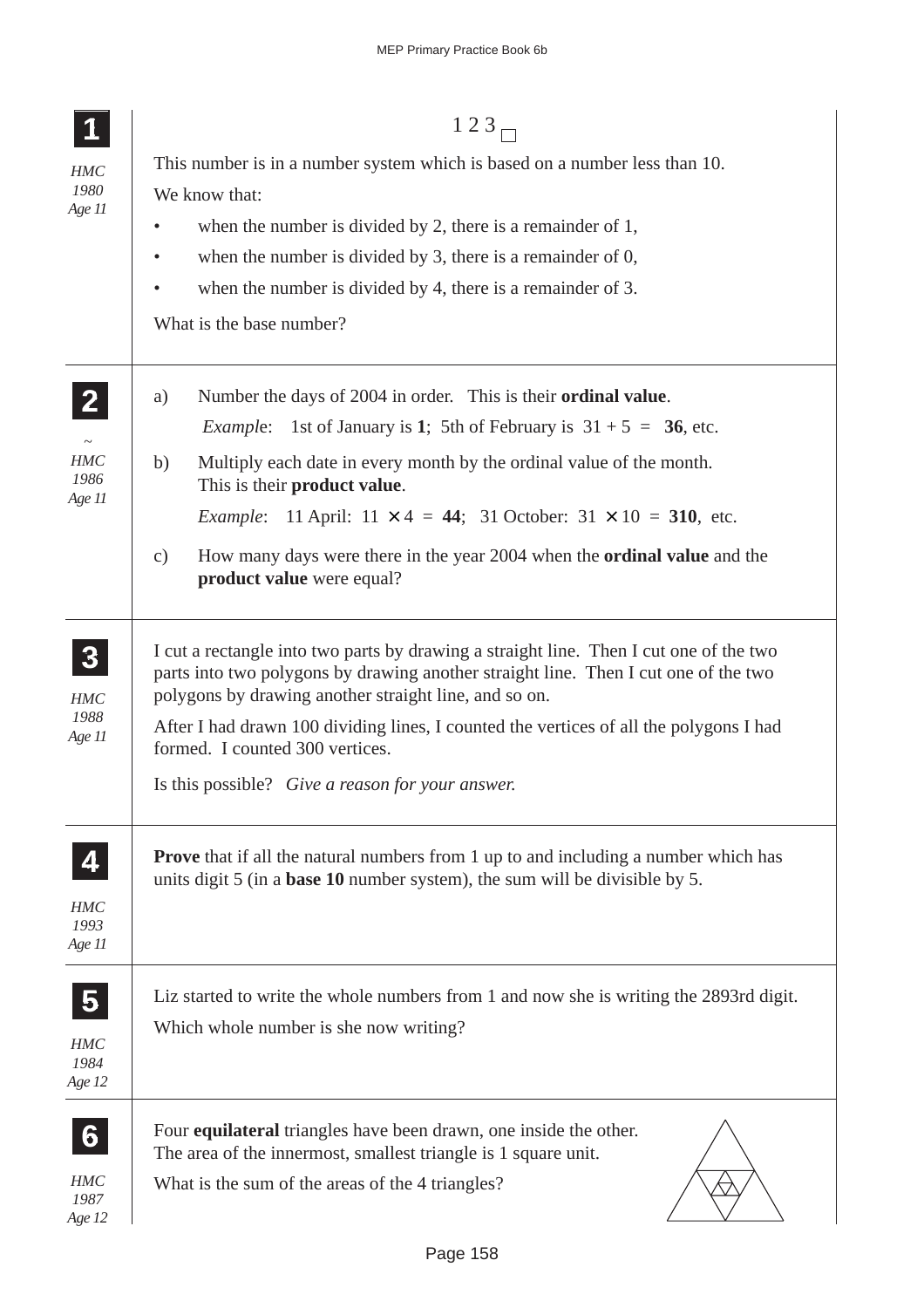|                                                | The first 10 postive integers are multiplied together.<br>How many zeros are at the right-hand side of the product?                                                                                                                                                                                       |
|------------------------------------------------|-----------------------------------------------------------------------------------------------------------------------------------------------------------------------------------------------------------------------------------------------------------------------------------------------------------|
| $\mathbf{2}$<br><b>HMC</b><br>1986<br>Age 12   | The first 100 positive whole numbers are multiplied together.<br>In the product, which digit is in the place value 24th from the right?                                                                                                                                                                   |
|                                                | Imagine that this fraction is simplified as far as possible.<br>$1 \times 2 \times 3 \times 4 \times 5 \times 6 \times 7 \times 8 \times 9 \times 10$<br>$2^{10}$<br>$[2^{10}$ means the product of 10 factors and each factor is 2.]<br>Which number will be the denominator of the simplified fraction? |
| 4<br><b>HMC</b><br>1987<br>Age 12              | Imagine that this fraction is simplified as far as possible.<br>$1\times2\times3\times4\times5\times\ldots\times98\times99\times100$<br>$2^{100}$<br>$[2^{100}$ means the product of 100 factors and each factor is 2.]<br>Which number will be the denominator of the simplified fraction?               |
| <b>HMC</b><br>1990<br>Age 12                   | Some <b>consecutive</b> whole numbers, from 1 to a positive, whole number which is greater<br>than 1, are added together.<br>Which digit can be in the units place value in the sum?<br>Give a reason for your answer.                                                                                    |
| $6\phantom{1}$<br><b>HMC</b><br>1991<br>Age 12 | A new volume in a series of books is published every 7 years. When the 7th volume<br>was published, the sum of all the year numbers in which a book was published was<br>13 727.<br>In which year was the first volume in the series published?                                                           |
| 7<br><b>HMC</b><br>1999<br>Age 12              | The whole numbers from 1 to 1999 are added together.<br>Is the sum the square of a natural number?<br>Give a reason for your answer.                                                                                                                                                                      |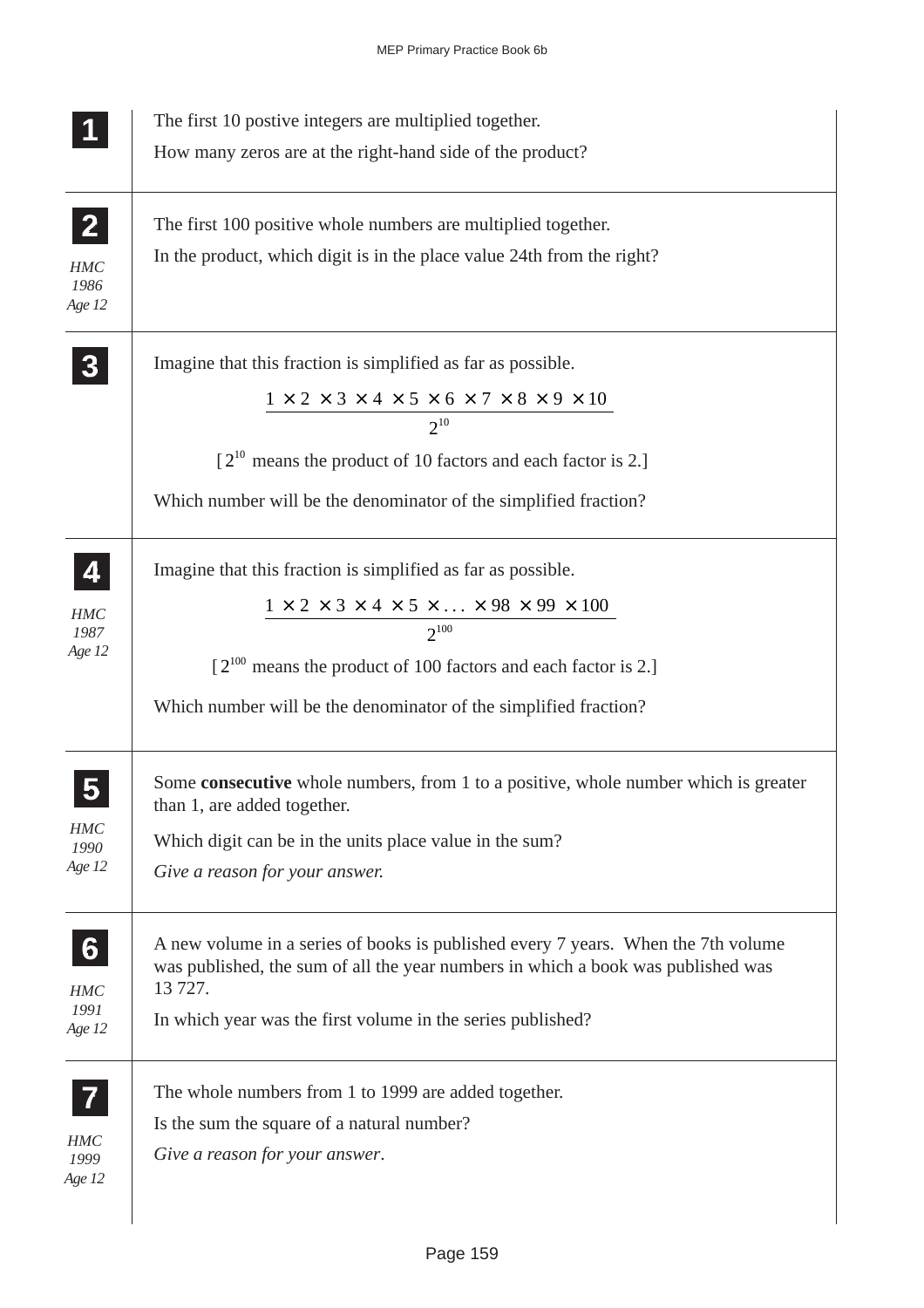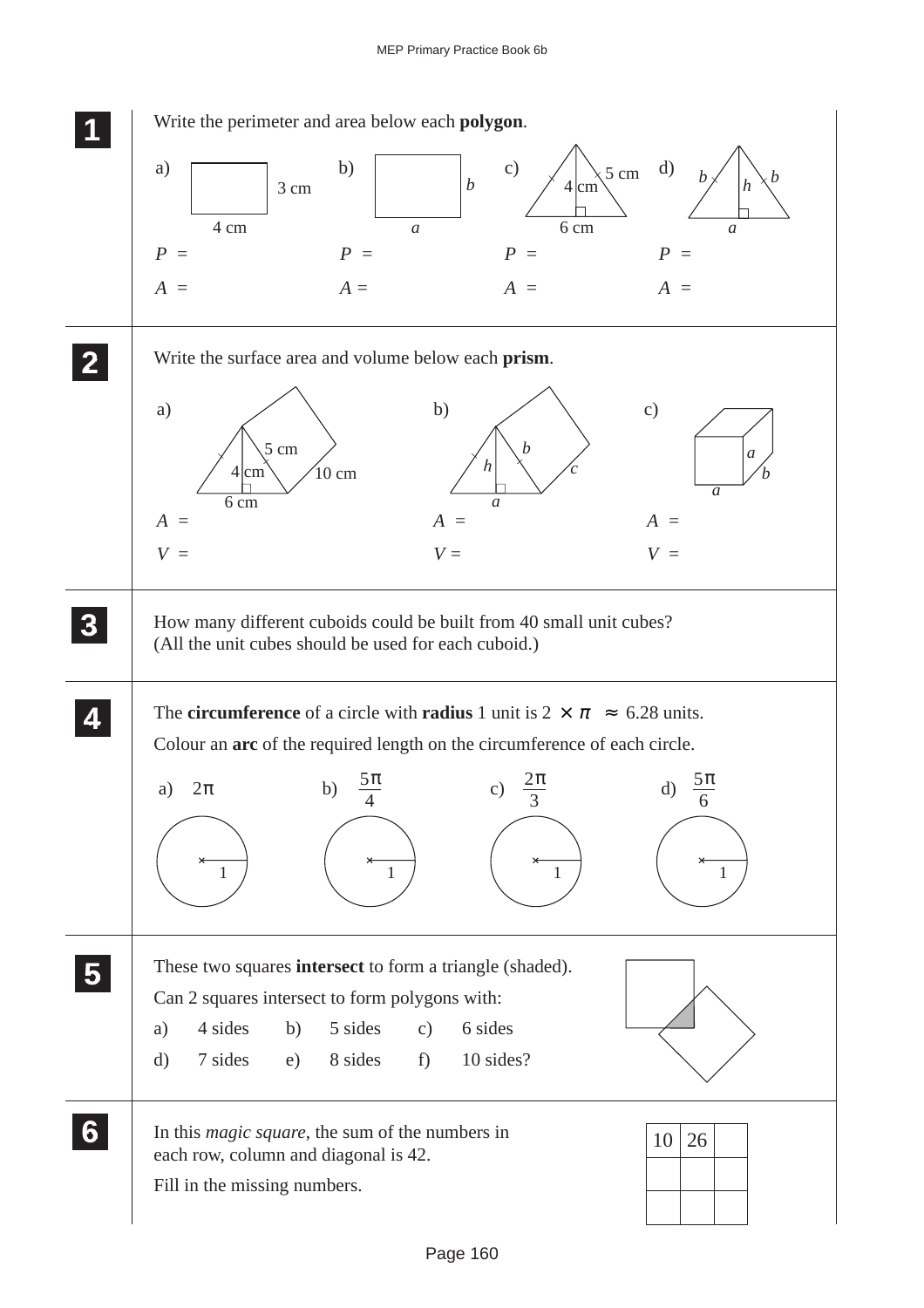|                                | Decide whether each statement is true or false and write T or F in the box.                                                                                                                                                        |
|--------------------------------|------------------------------------------------------------------------------------------------------------------------------------------------------------------------------------------------------------------------------------|
| <b>HMP</b>                     | The <b>product</b> of two numbers can be less than each of the two numbers.<br>a)                                                                                                                                                  |
|                                | The <b>arithmetic mean</b> of two negative numbers can be positive.<br>b)                                                                                                                                                          |
|                                | There is an <b>isosceles</b> triangle which has two right angles.<br>$\mathbf{c})$                                                                                                                                                 |
|                                | There is a positive fraction less than 1 which is equal to its <b>reciprocal.</b><br>d)                                                                                                                                            |
|                                | If a <b>product</b> is zero, at least one of its factors is zero.<br>e)                                                                                                                                                            |
|                                | If the areas of two triangles are equal, the triangles are congruent.<br>f)                                                                                                                                                        |
|                                | There is a quadrilateral which is both a <b>deltoid</b> and a <b>parallelogram</b><br>g)<br>but is not a square.                                                                                                                   |
| $\mathbf{2}$                   | Frank, Charlie, Johnny and George went to visit their friend. The surnames of the<br>4 boys, in no particular order, are Little, Grant, Tailor and Miller.                                                                         |
| HMP                            | Miller arrived first, then Johnny, then Little. George arrived last.                                                                                                                                                               |
|                                | Each boy gave his friend a present. Miller gave a magic cube, Frank gave a pen,<br>George gave a bar of chocolate and Tailor gave a book.                                                                                          |
|                                | What is the full name of each boy?                                                                                                                                                                                                 |
| $\boldsymbol{3}$<br><b>HMC</b> | In a Canadian city, 80% of the population speaks English and 70% speaks French.<br>Every inhabitant can speak either French or English.                                                                                            |
| 1997<br>Age 12                 | What percentage of the population can speak both languages?                                                                                                                                                                        |
| $\boldsymbol{\varDelta}$       | Ten pupils took part in a mathematics competition in which 5 problems were set.<br>Thirty-five answers were handed in.                                                                                                             |
| <b>HMC</b><br>2000<br>Age 11   | We know that there was a pupil who handed in only 1 answer, a pupil who handed in<br>2 answers and a pupil who handed in 3 answers.                                                                                                |
|                                | Show that there must be a pupil who answered all five problems.                                                                                                                                                                    |
| $\overline{\mathbf{5}}$        | A Year 6 class of 42 pupils took part in a special Physical Education lesson. The pupils<br>could choose from basketball, swimming and gymnastics.                                                                                 |
| HMC<br>1985<br>Age 12          | We know that 20 of them did swimming, 19 did gymnastics and 18 played basketball.<br>We also know that 7 pupils swam and played basketball, 8 pupils swam and did<br>gymnastics and 6 pupils did gymnastics and played basketball. |
|                                | How many pupils took part in all 3 sports?                                                                                                                                                                                         |
| 6                              | A shooting practice target is shaped like an equilateral triangle and each of its sides<br>is 1 metre long.                                                                                                                        |
| <b>HMC</b>                     | If 10 shots hit the target, show that two of the shots must be less than 34 cm apart.                                                                                                                                              |
| 2000<br>Age 11                 |                                                                                                                                                                                                                                    |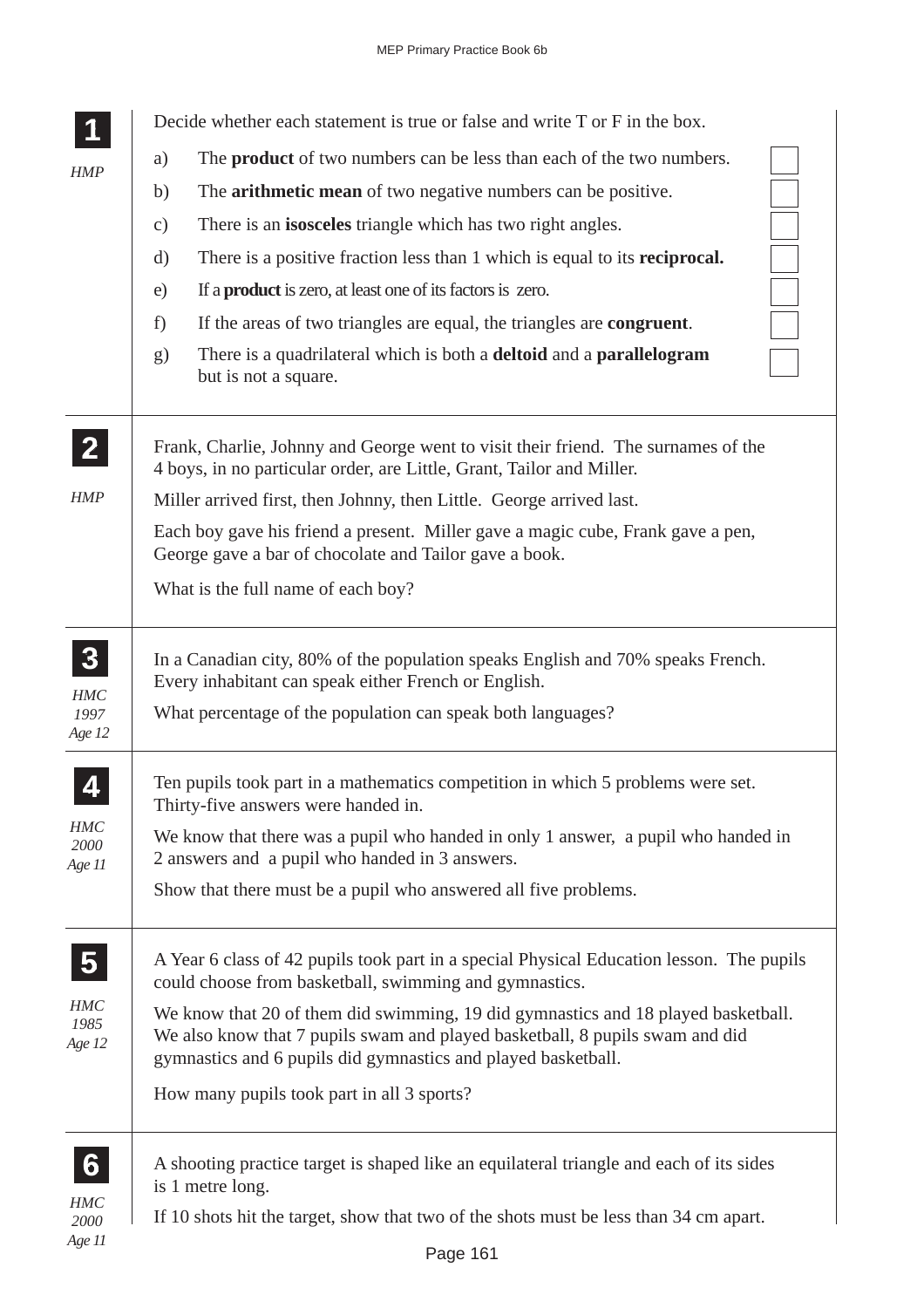**1 11 11** Complete the **arithmetic laws**. Try them with numbers if necessary.

|                                       | a) | $a + (-b) - (+c) - (-d) =$                                                                     |                                              |                                                                                                                                                                                      |
|---------------------------------------|----|------------------------------------------------------------------------------------------------|----------------------------------------------|--------------------------------------------------------------------------------------------------------------------------------------------------------------------------------------|
|                                       |    | b) $(a-b) \times c =$                                                                          |                                              | c) $x \times y + x \times z =$                                                                                                                                                       |
|                                       |    | d) $(a - b) \div c =$                                                                          |                                              | e) $u \div w + v \div w =$                                                                                                                                                           |
|                                       |    | f) $2 \times f + 3 \times f - 4 \times f =$                                                    |                                              | g) $6t-4t-9t =$                                                                                                                                                                      |
|                                       |    | h) $\frac{a \times c}{b \times c}$ =                                                           |                                              | i) $\frac{a+b}{c}$ =                                                                                                                                                                 |
|                                       |    | j) $\frac{a}{b} - \frac{c}{d} =$                                                               |                                              | k) $\frac{a \times n}{n}$ =                                                                                                                                                          |
|                                       |    | 1) $\frac{a}{b} \times b =$                                                                    |                                              | m) $\frac{a}{b} \div c =$                                                                                                                                                            |
|                                       |    | n) $\frac{a}{b} \times \frac{c}{d} =$                                                          |                                              | (a) $\frac{a}{b} \div \frac{c}{d} =$                                                                                                                                                 |
| $\mathbf{2}$<br>HMC<br>1985<br>Age 11 |    | without cutting each loaf into 12 pieces?<br>Try to solve it using as few cuts as possible.    |                                              | How is it possible to share 7 equal sized loaves of bread among 12 hungry people                                                                                                     |
| 3<br>HMC<br>1991<br>Age 11            |    | we get 4 times the original number?                                                            |                                              | What is the smallest positive whole number which has units digit 6 and if we move this<br>digit from the right-hand side to the left-hand side but leave the other digits unchanged, |
| 4                                     |    |                                                                                                |                                              | We multiply the digits of a 3-digit whole number, then multiply the digits of the product.                                                                                           |
| HMC<br>1980                           |    | We can represent the number and the two products in this way:                                  |                                              |                                                                                                                                                                                      |
| Age 12                                |    |                                                                                                | $\triangle$ O O; $\triangle$ $\Box$ ; $\Box$ |                                                                                                                                                                                      |
|                                       |    | The same shape means the same digit.                                                           |                                              |                                                                                                                                                                                      |
|                                       |    | What was the original number? Explain your reasoning.                                          |                                              |                                                                                                                                                                                      |
| 5<br>HMC<br>1992<br>Age 12            |    | contains. There is a different amount in each envelope.<br>How much money is in each envelope? |                                              | We put £255 into 8 envelopes, seal the envelopes and write on each how much money it<br>Without opening any of the envelopes we can pay any whole amount from £1 to £255.            |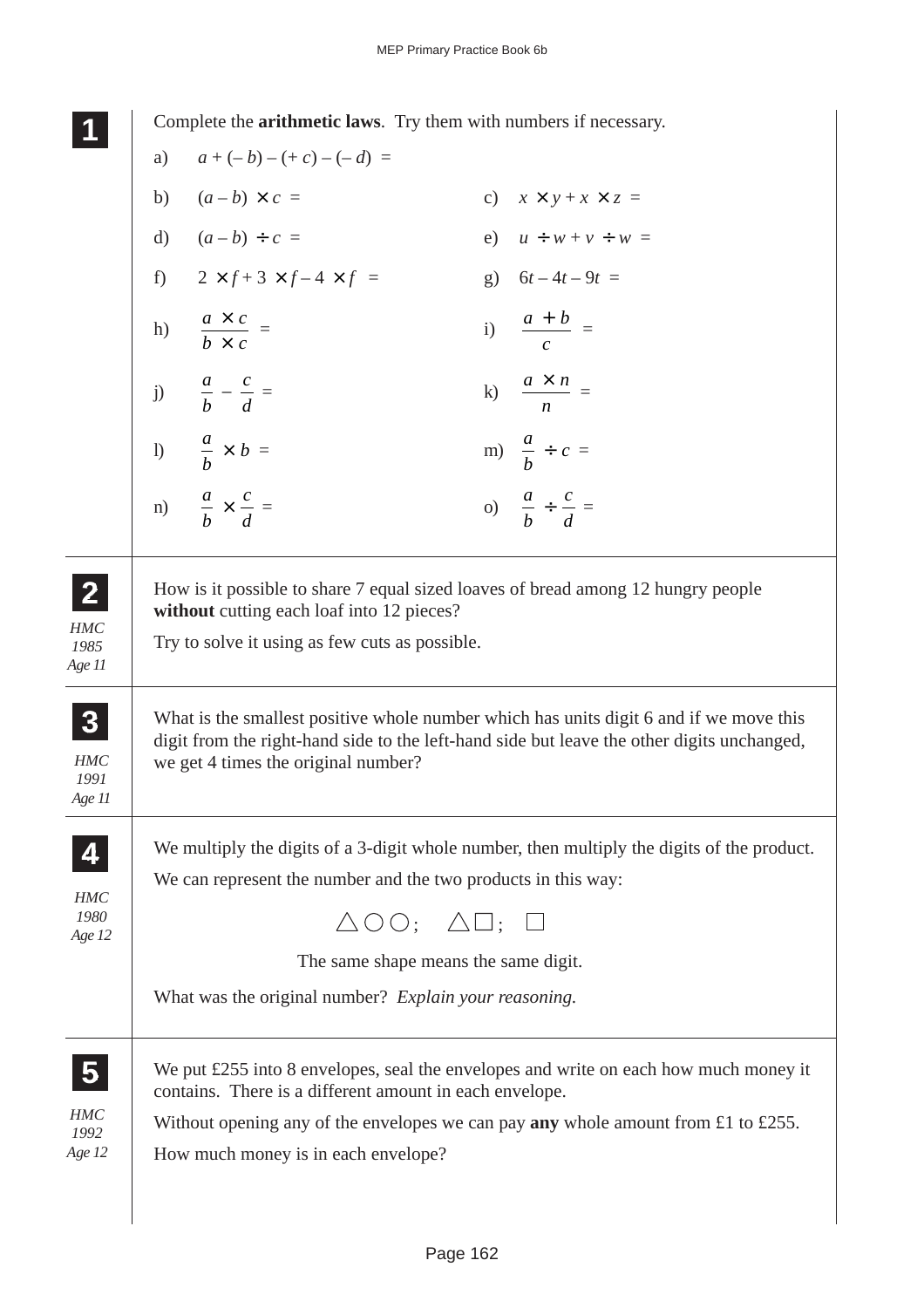**1 11 11 2 22 22 3 33 33 33** Solve the equations and inequalities. Check your results. (The **base set** is in brackets.) a)  $x-5 > -5$  (Z) b)  $(-3) \times (4 \times y) + 8 \le 2 \times (5 \times y + 6)$  (Q) c)  $\frac{3}{2}$ 8  $2 + \frac{2}{ }$ 3 5 6 5 12  $\frac{x}{2} + \frac{2x}{3} = -\frac{5}{5} + \frac{5x}{13}$  (Q) d)  $\frac{3 \times v + 5}{2}$ 2  $\frac{x v + 5}{-2} = -4$  (N) I have 18 coins (2 p and 5 p pieces) in my pocket. If I had as many 5 p coins as I have 2 p coins and as many 2 p coins as I have 5 p coins, I would have twice as much money as I have now. How much money do I have? Steve and a dog can be balanced on a seesaw by 5 equal-sized boxes. The dog and 2 cats can be balanced on the seesaw by 3 of the boxes and the dog can be balanced by 4 cats. How many cats are needed to balance Steve? The average age of the 11 members of a football team is 22 years. When one member of the team was sent off because of a bad tackle, the average age of the rest of the team was 21 years. How old is the player who was sent off? If I had four times as much money as I have now, my money would be as much over £1000 as the amount I have now is less than £1000. How much money do I have? A lorry and a car started from two cities at the same time and travelled towards each other at steady speeds. The lorry took 6 hours to cover the distance between the two cities and the car took 4 hours. After what amount of time did they pass each other? A matchbox contains some matches. If we double the number of matches then take away 8, then double the number of matches left and take away 8 again, then do the same for a third time, the box will be empty. How many matches are in the matchbox? **4 44 44** *HMC 1991 Age 11* **5 55 55 6 66 66 66** *HMC 1995 Age 11* **7 77 77** *HMC 1984 Age 12 HMC 1981 Age 11 HMC 1985 Age 11 HMC 1992 Age 11*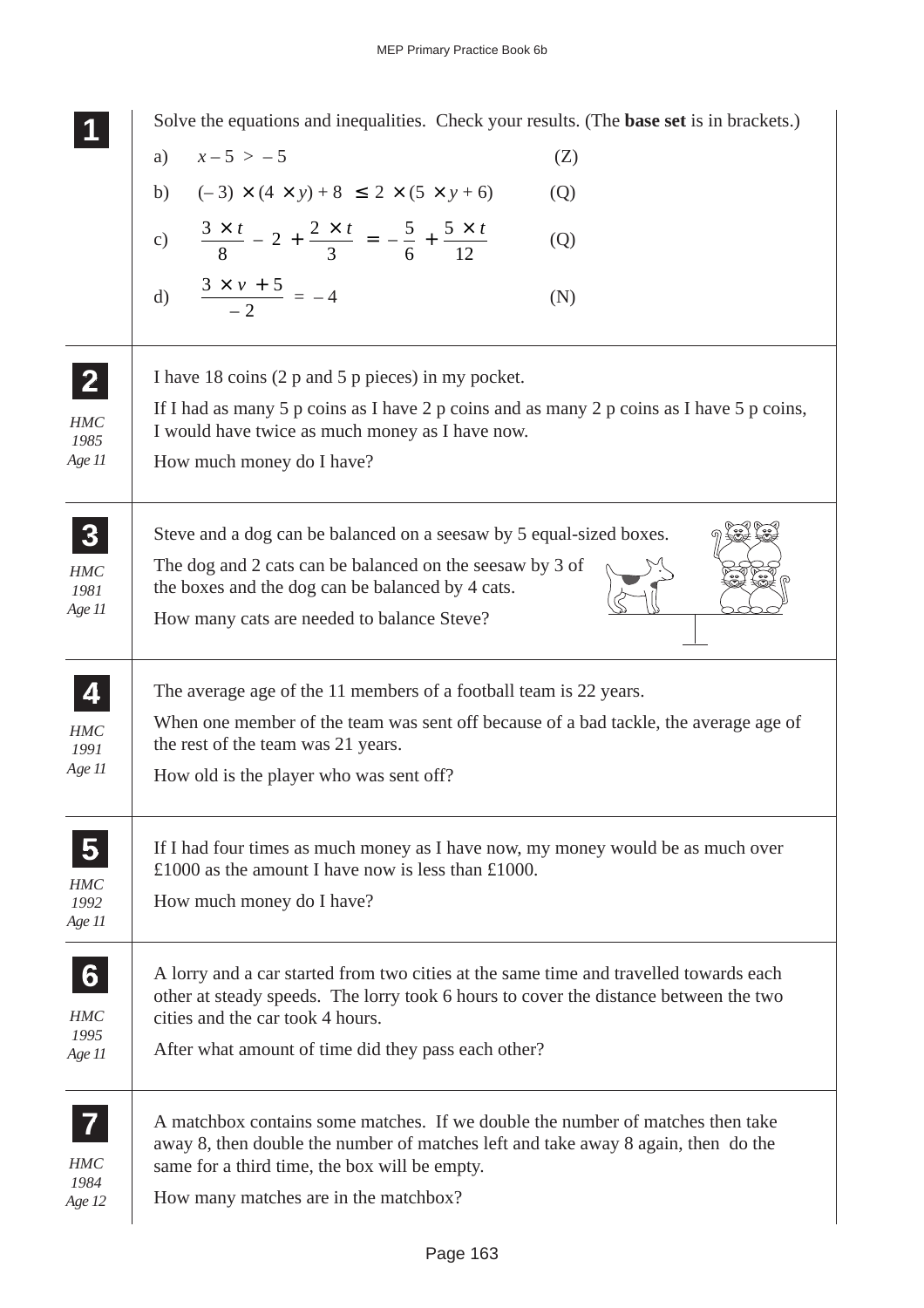

Find a relationship between the corresponding values and complete the table. Show the data in a graph in your exercise book.

|                              | a)                                                                                                                                                                                                                                                                         |
|------------------------------|----------------------------------------------------------------------------------------------------------------------------------------------------------------------------------------------------------------------------------------------------------------------------|
|                              | $\frac{y}{x}$ =<br>$(x \neq 0)$<br>$x =$<br>$y =$                                                                                                                                                                                                                          |
|                              | b)                                                                                                                                                                                                                                                                         |
|                              | $u \times v =$<br>$u =$<br>$v =$                                                                                                                                                                                                                                           |
|                              | Solve the problems. Think about the ratio between the quantities.<br>a) If $\frac{4}{5}$ kg of apples cost £2.40, what is the price of $\frac{2}{3}$ kg of apples?<br>$\frac{1}{5}$ kg of strawberries costs £1.50, including the cost of the punnet. If all punnets<br>b) |
|                              | cost 10 p, what would you pay for 400 g of strawberries in a punnet?                                                                                                                                                                                                       |
|                              | When our car used $5\frac{1}{3}$ litres of petrol every 100 km, a full tank lasted for 864 km.<br>$\mathbf{c})$<br>If our car had used $7\frac{1}{5}$ litres of petrol every 100 km, how far could we have<br>driven with a full tank?                                     |
| <b>HMC</b><br>1990<br>Age 11 | The big hand and the little hand of a clock coincide at 12 o'clock.<br>When will the two hands of the clock next be in a straight line?                                                                                                                                    |
| <b>HMC</b><br>2000<br>Age 11 | Dad could dig the garden in 2 hours.<br>His elder son, Benny, could dig the garden in 3 hours.<br>His younger son, Charlie, could dig the garden in 6 hours.<br>If they all worked together, how long would it take the three of them to dig the garden?                   |
|                              | The ratio of the lengths of the sides of a right-angled triangle is $3:4:5$ .<br>If the area of the triangle is $24 \text{ cm}^2$ , what is the length of each of its sides?                                                                                               |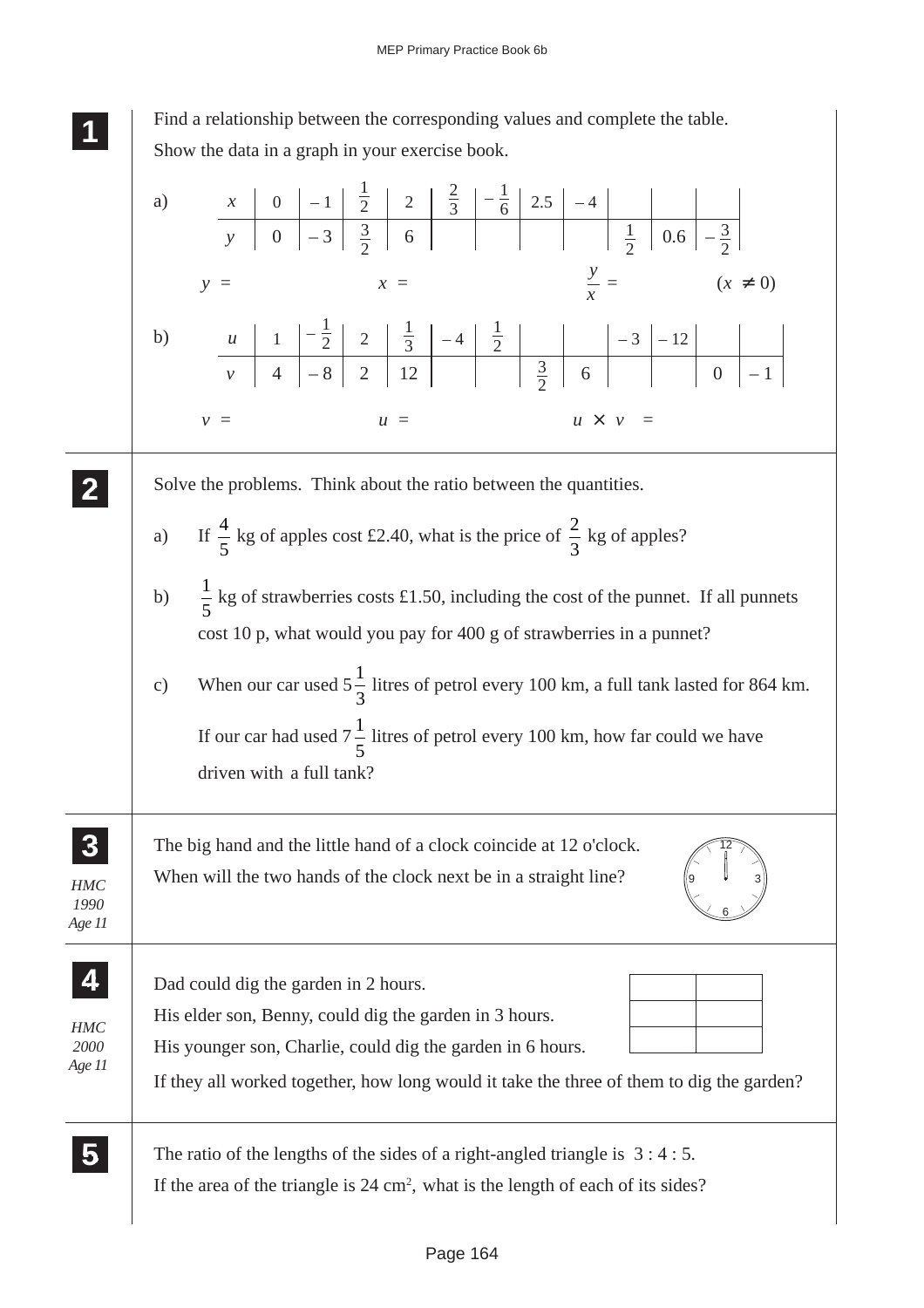Decide whether each statement is true or false and write T or F in the box.

a) If the areas of two rectangles are equal, the rectangles are **congruent**. b) All equilateral triangles are **similar**. c) The **arithmetic mean** of two numbers is always positive. d) There is an **isosceles** triangle which has three equal angles. e) The diagonals of a **parallelogram** intersect at right angles. f) If the areas of two squares are equal, the squares are **congruent**. Complete the **arithmetic laws**. Try them with numbers first if necessary. a)  $(a + b) \times c =$  b)  $(a + b) \div c =$ c)  $\frac{a}{a}$ *b c d*  $+\frac{c}{4}$  = d)  $\frac{a}{4}$ *b b a*  $\times$   $\frac{6}{x}$  = e)  $\frac{a}{a}$ *b*  $\div a =$  f)  $\frac{a-b}{a-b}$ *c*  $\frac{-b}{\ }$  = a) Show that when  $x = 8$  and  $y = 24$ ,  $\frac{1}{1} + \frac{1}{1} = \frac{1}{6}$ *x y* 6  $+ - = -$ . b) Find other positive integers, *x* and *y*, which also make the equation true. a) How many unit cubes were needed to make this cuboid? b) What is the surface area of the cuboid? c) What are the dimensions of a cuboid made from 24 unit cubes which has: i) the **smallest** possible surface area ii) the **greatest** possible surface area? The sketch shows a wire frame in the shape of a cube. The length of each edge is one unit. A spider starts at S and has to reach F. It can only go **down** the vertical edges and cannot go along any wire more than once. a) What is the length of its **shortest** path from S to F? **1 11 11 2 22 22 3 33 33 33 4 44 44 5 55 55** S F

- b) What is the length of its **longest** path from S to F?
- c) How many different paths are possible?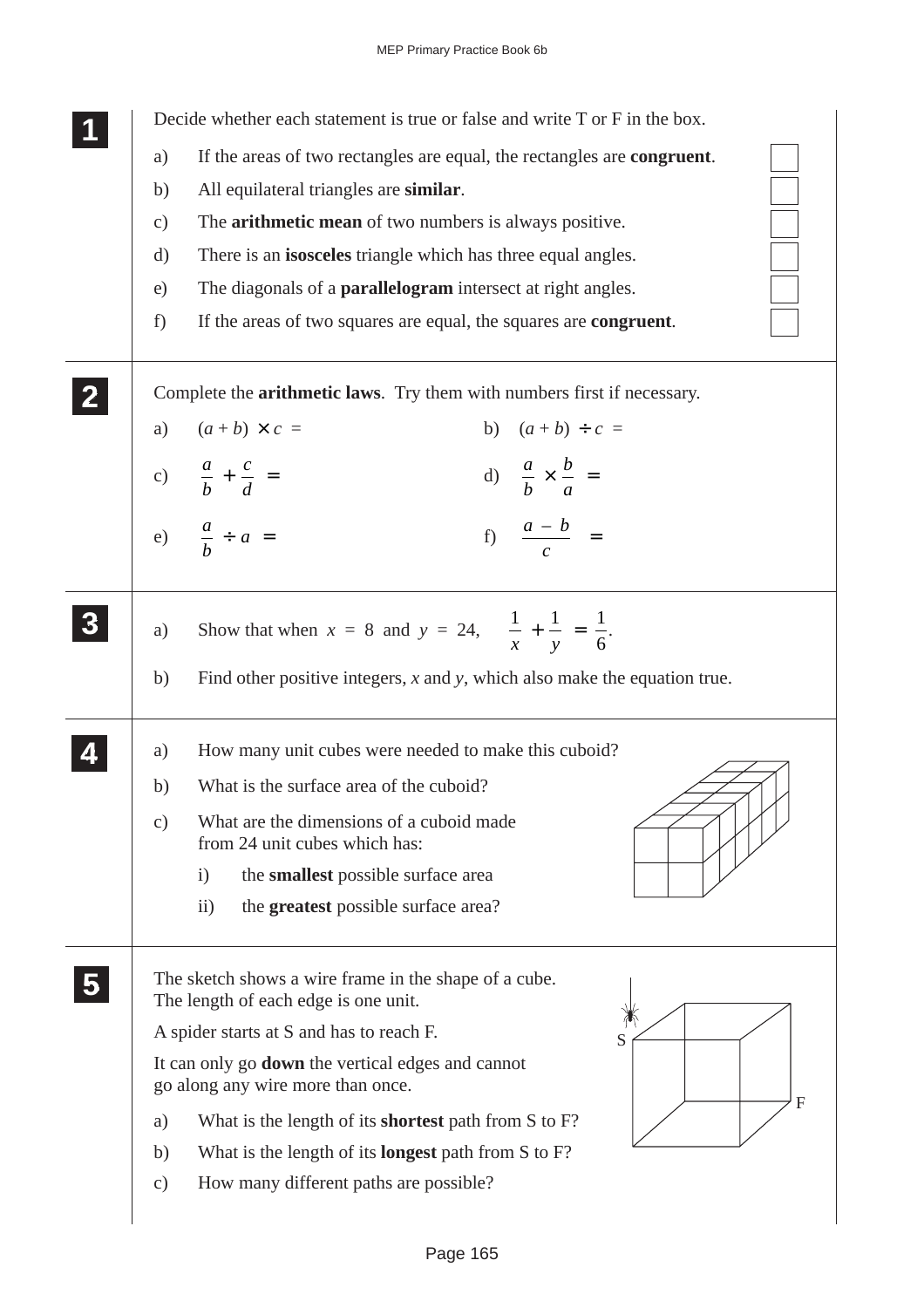**CONTROLLER** Which is more, A or B? Circle the appropriate letter. **1 11 11** a) 0.15 times A is 3300 kg. 0.25 times B is 4000 kg. b)  $\frac{47}{100}$ of A is 564 litres.  $\frac{55}{100}$  of B is 605 litres 100 100 c) A is 75% of 900 m. B is 120% of 562.5 m. d) A is 30% more than £5000. 80% of B is £5000. **2 22 22** Solve the problems and check your results in context. a) £10 000 was put into a bank account with a yearly interest rate of 6.5%. How much would be in the account after one year if the money was not touched? b) How much money should we put into a bank account with a yearly interest of 6.5% if we want to have £21 300 in the account after one year? c) If we put 1200 g of fresh meat on a barbecue, we would only get 780 g of cooked meat to eat. What percentage of the meat is lost through cooking? d) One of the sides of a rectangle was reduced by 40%. By what percentage should the adjacent side be increased so that the area of the rectangle stays the same? **3 33** Solve the problems and check your results in context. **33 33** a) The sum of two numbers is 76.8 and their ratio is 2 : 3. What are the two numbers? b) The difference between two positive numbers is 37.6 and their ratio is 4 : 3. What are the two numbers? c) The ratio of two angles in a quadrilateral is 2 : 7. The third angle is 40° less, and the 4th angle is 60° less, than the largest angle. What sizes are the angles in the quadrilateral? d) The ratio of the two shorter sides of a right-angled triangle is 7 : 5 and its area is 8470 cm<sup>2</sup>. How long are these two sides? e) The ratio of the lengths of 3 edges meeting at a vertex of a cuboid is 2 : 4 : 5. The volume of the cuboid is 320 cm<sup>3</sup>. What lengths are the edges of the cuboid? **4 44** The perimeter of an irregular **pentagon** is 54 cm. **44**The length of its sides are in the ratio  $1:2:5:6:7:9$ . Calculate the length of each side.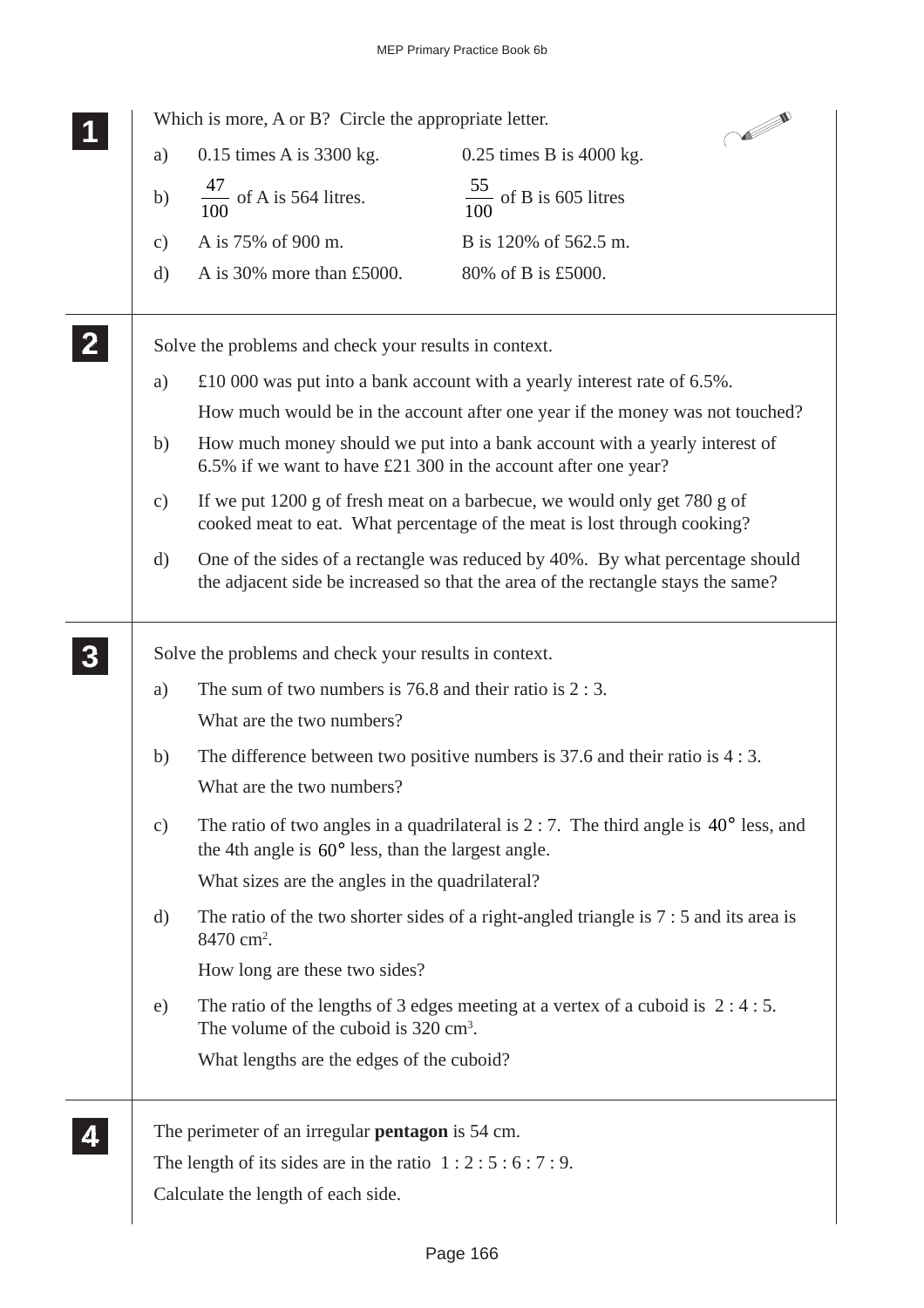|                                                         | Write five numbers using <b>non-zero</b> digits so that their ratio is $1:2:3:4:5$ .<br>a)<br>Use each digit only once.                                                                                                                                                                                                                                                                                                                                       |
|---------------------------------------------------------|---------------------------------------------------------------------------------------------------------------------------------------------------------------------------------------------------------------------------------------------------------------------------------------------------------------------------------------------------------------------------------------------------------------------------------------------------------------|
|                                                         | Use all possible digits once each to make five numbers in the ratio $1:2:3:4:5$ .<br>b)                                                                                                                                                                                                                                                                                                                                                                       |
| $\overline{2}$                                          | The perimeter of an <b>isosceles</b> triangle is 36.8 cm. The length of the base side is<br>2 thirds of the length of the adjacent side.                                                                                                                                                                                                                                                                                                                      |
|                                                         | What length are the sides of the triangle?<br>a)<br>What is the ratio of the 3 sides?<br>b)                                                                                                                                                                                                                                                                                                                                                                   |
| $\boldsymbol{3}$                                        | The ratio of two natural numbers is $3:2$ and they are both multiples of 6. If we divide<br>them by 6, the first quotient is 4 greater than the second quotient.<br>What are the two numbers?                                                                                                                                                                                                                                                                 |
| 4<br>HMC<br>1987<br>Age 11                              | In a mathematics competition, 9 pupils got through to the final round. In the final<br>round, 6 tenths of the girls solved at least two problems correctly.<br>How many boys and how many girls reached the final of the competition?                                                                                                                                                                                                                         |
| $\overline{\mathbf{5}}$<br><b>HMC</b><br>1990<br>Age 11 | I have £2 in my two pockets altogether.<br>If I transfer a quarter of the money that I have in one pocket plus an additional 20 p<br>from the same pocket to the other pocket, I would have an equal amount of money in<br>each pocket.<br>How much money do I have in each pocket?                                                                                                                                                                           |
| 6<br><b>HMC</b><br>1997<br>Age 11                       | Sally owns a hotel. She has seen some material which matches the colour scheme in<br>her public rooms exactly. She needs $51 \text{ m}^2$ of material to make cushions and drapes.<br>However, Sally has been told that when the material is washed, it shrinks by $\frac{1}{16}$ of its<br>length and by $\frac{1}{18}$ of its width, so she intends to wash the material before she uses it.<br>How many square metres of unshrunk material should she buy? |
| $HMC$<br>1983<br>Age 11                                 | Which is more:<br>$rac{3}{4}$<br>or $\frac{3000001}{4000001}$ ?                                                                                                                                                                                                                                                                                                                                                                                               |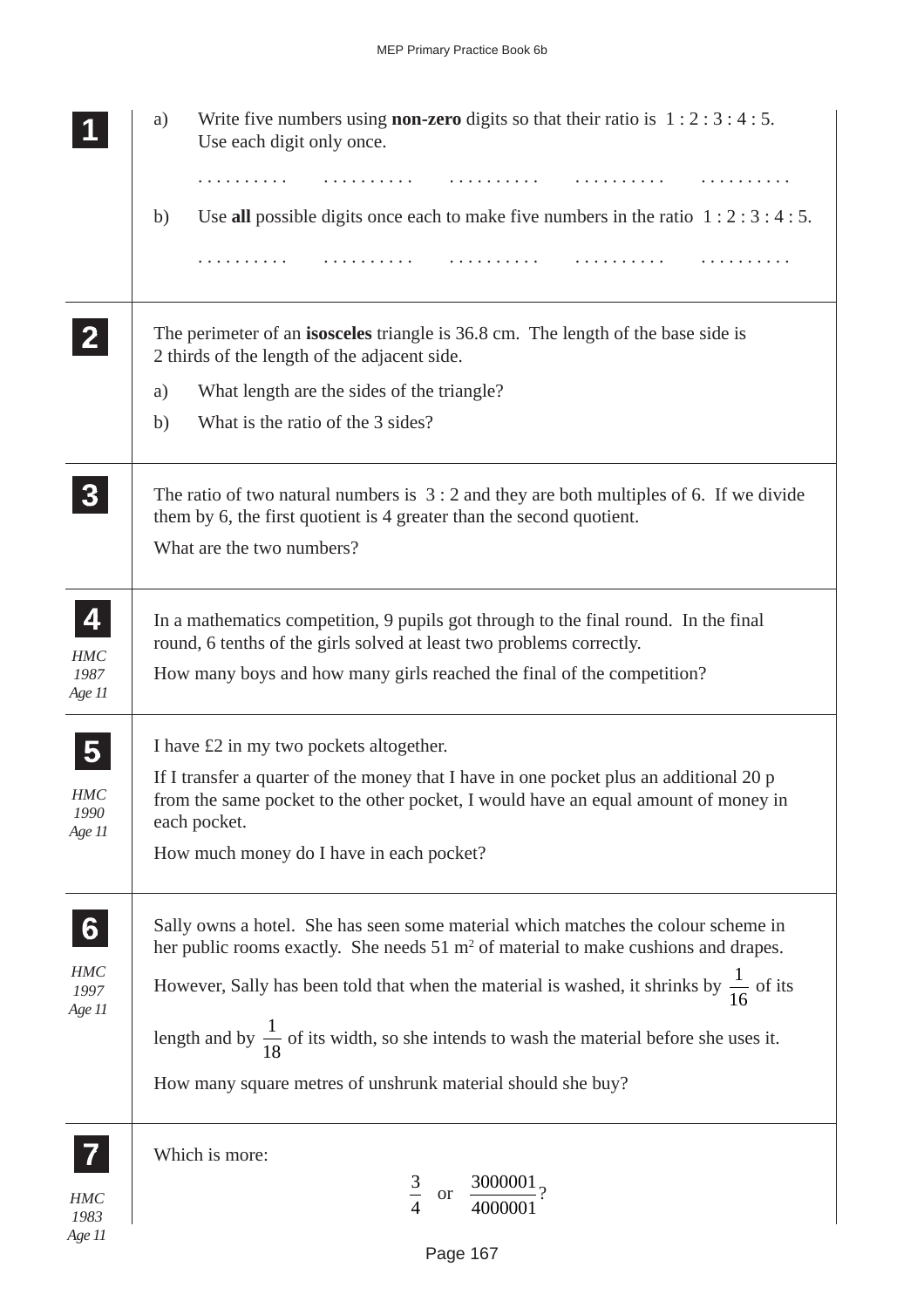| One day, Freddie said, "Tomorrow I will tell the truth."<br>On what day of the week could he have said it?<br>Is it possible for four whole numbers to have an odd number as their sum and an odd<br>$\mathbf{2}$<br>number as their product? If so, write the numbers. If not, say why not.<br>Five empty glasses and five glasses full of grape juice are standing in a row.<br>$\overline{2}$<br>3<br>5<br>8<br>6<br>$\overline{7}$<br>$\overline{4}$<br>9<br>10<br>How can you make the empty and full glasses alternate by touching only 2 glasses?<br>On an old, smudged sheet of paper we can see this writing:<br>£ $37.8$<br>72 barrels:<br>but the digits marked are illegible. What could the price of a barrel have been?<br>Ben had to make a 4-digit number, choosing from the digits 1, 2, 3, 4, 5 and 6.<br>He was allowed to use a digit more than once.<br>Ben wrote his number on a piece of paper and put it in his pocket. The rest of the class<br>had to guess Ben's number.<br>The first suggestion was 4215.<br>Ben said that two digits were correct but only one of<br>them was in the correct place-value column.<br>The second suggestion was 2365.<br>Ben said that again two digits were correct but only<br>one of them was in the correct place-value column.<br>The third suggestion was 5525.<br>This time Ben said that no digits were correct.<br>What do you think Ben's number could be?<br>We know this information about a certain square and a certain rectangle.<br>6<br>Their areas are equal.<br><b>HMC</b><br>The perimeter of the square is 4 fifths of the perimeter of the rectangle.<br>1981<br>Age 11<br>The long side of the rectangle is 4 times the length of its short side.<br>The perimeters, areas and sides of the 2 shapes are whole numbers less than 100. | <i>Freddie Fox</i> decided that in future he would tell lies on Mondays, Wednesdays and<br>Fridays but he would always tell the truth on the other days of the week. |
|-------------------------------------------------------------------------------------------------------------------------------------------------------------------------------------------------------------------------------------------------------------------------------------------------------------------------------------------------------------------------------------------------------------------------------------------------------------------------------------------------------------------------------------------------------------------------------------------------------------------------------------------------------------------------------------------------------------------------------------------------------------------------------------------------------------------------------------------------------------------------------------------------------------------------------------------------------------------------------------------------------------------------------------------------------------------------------------------------------------------------------------------------------------------------------------------------------------------------------------------------------------------------------------------------------------------------------------------------------------------------------------------------------------------------------------------------------------------------------------------------------------------------------------------------------------------------------------------------------------------------------------------------------------------------------------------------------------------------------------------------------------------------------------------------------------------------|----------------------------------------------------------------------------------------------------------------------------------------------------------------------|
|                                                                                                                                                                                                                                                                                                                                                                                                                                                                                                                                                                                                                                                                                                                                                                                                                                                                                                                                                                                                                                                                                                                                                                                                                                                                                                                                                                                                                                                                                                                                                                                                                                                                                                                                                                                                                         |                                                                                                                                                                      |
|                                                                                                                                                                                                                                                                                                                                                                                                                                                                                                                                                                                                                                                                                                                                                                                                                                                                                                                                                                                                                                                                                                                                                                                                                                                                                                                                                                                                                                                                                                                                                                                                                                                                                                                                                                                                                         |                                                                                                                                                                      |
|                                                                                                                                                                                                                                                                                                                                                                                                                                                                                                                                                                                                                                                                                                                                                                                                                                                                                                                                                                                                                                                                                                                                                                                                                                                                                                                                                                                                                                                                                                                                                                                                                                                                                                                                                                                                                         |                                                                                                                                                                      |
|                                                                                                                                                                                                                                                                                                                                                                                                                                                                                                                                                                                                                                                                                                                                                                                                                                                                                                                                                                                                                                                                                                                                                                                                                                                                                                                                                                                                                                                                                                                                                                                                                                                                                                                                                                                                                         |                                                                                                                                                                      |
|                                                                                                                                                                                                                                                                                                                                                                                                                                                                                                                                                                                                                                                                                                                                                                                                                                                                                                                                                                                                                                                                                                                                                                                                                                                                                                                                                                                                                                                                                                                                                                                                                                                                                                                                                                                                                         |                                                                                                                                                                      |
|                                                                                                                                                                                                                                                                                                                                                                                                                                                                                                                                                                                                                                                                                                                                                                                                                                                                                                                                                                                                                                                                                                                                                                                                                                                                                                                                                                                                                                                                                                                                                                                                                                                                                                                                                                                                                         |                                                                                                                                                                      |
|                                                                                                                                                                                                                                                                                                                                                                                                                                                                                                                                                                                                                                                                                                                                                                                                                                                                                                                                                                                                                                                                                                                                                                                                                                                                                                                                                                                                                                                                                                                                                                                                                                                                                                                                                                                                                         |                                                                                                                                                                      |
|                                                                                                                                                                                                                                                                                                                                                                                                                                                                                                                                                                                                                                                                                                                                                                                                                                                                                                                                                                                                                                                                                                                                                                                                                                                                                                                                                                                                                                                                                                                                                                                                                                                                                                                                                                                                                         |                                                                                                                                                                      |
|                                                                                                                                                                                                                                                                                                                                                                                                                                                                                                                                                                                                                                                                                                                                                                                                                                                                                                                                                                                                                                                                                                                                                                                                                                                                                                                                                                                                                                                                                                                                                                                                                                                                                                                                                                                                                         |                                                                                                                                                                      |
|                                                                                                                                                                                                                                                                                                                                                                                                                                                                                                                                                                                                                                                                                                                                                                                                                                                                                                                                                                                                                                                                                                                                                                                                                                                                                                                                                                                                                                                                                                                                                                                                                                                                                                                                                                                                                         |                                                                                                                                                                      |
|                                                                                                                                                                                                                                                                                                                                                                                                                                                                                                                                                                                                                                                                                                                                                                                                                                                                                                                                                                                                                                                                                                                                                                                                                                                                                                                                                                                                                                                                                                                                                                                                                                                                                                                                                                                                                         | What could be the lengths of the sides of the square and the rectangle?                                                                                              |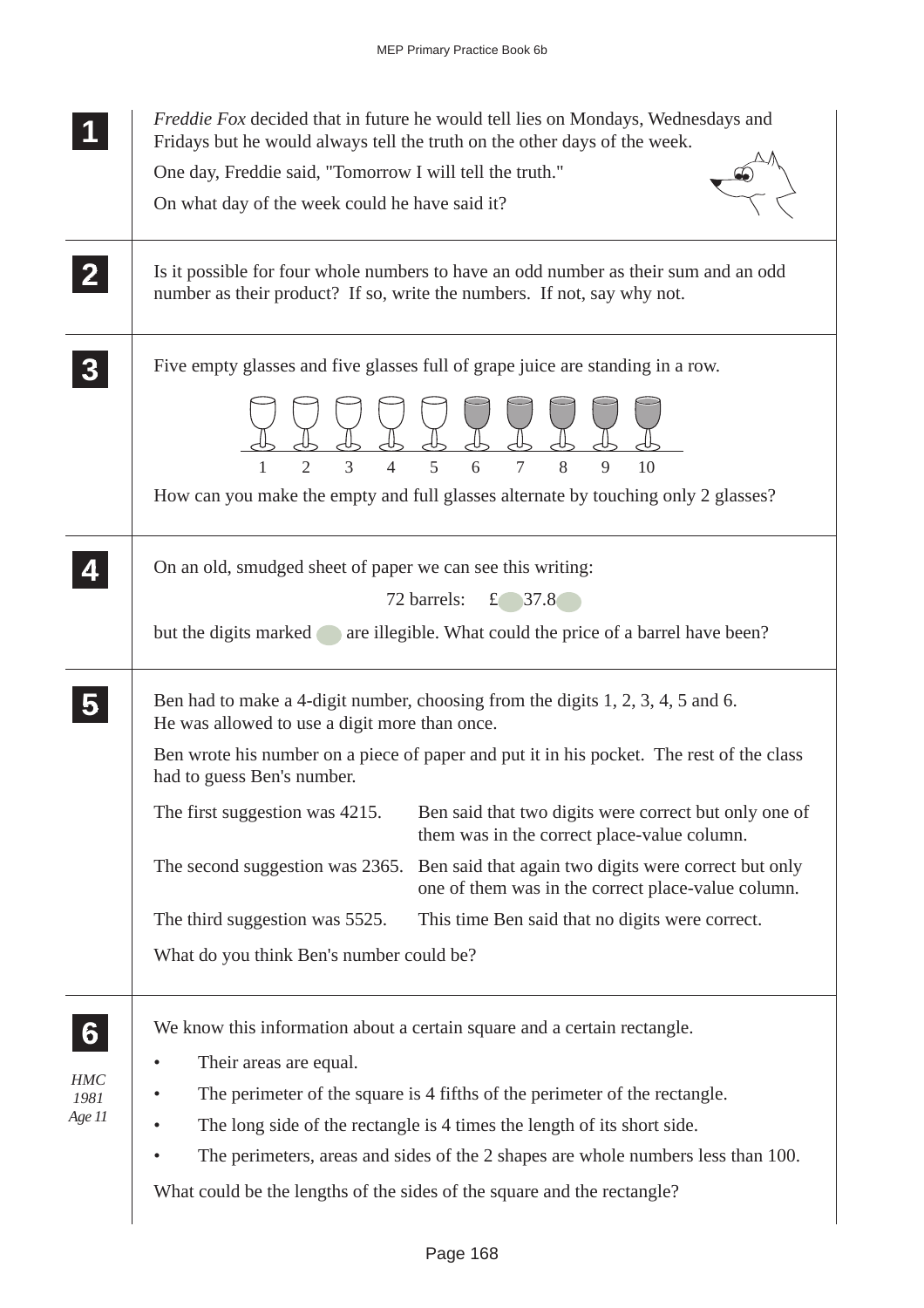| HMC<br>1981<br>Age 11                        | Can you pay a bill of £500 using exactly 12 notes which are £5, £20 or £50 notes?<br>Give a reason for your answer.                                                                                                                                                                                                                                                                                                        |
|----------------------------------------------|----------------------------------------------------------------------------------------------------------------------------------------------------------------------------------------------------------------------------------------------------------------------------------------------------------------------------------------------------------------------------------------------------------------------------|
| $\mathbf{2}$<br><b>HMC</b><br>1980<br>Age 11 | The square base of a solid wooden cuboid has 4 cm edges. The height of the cuboid is<br>3 cm. The outside of the cuboid is painted red.<br>If the cuboid is cut into 1 cm cubes, how many of the unit cubes will have:<br>3 red faces<br>2 red faces<br>1 <i>red</i> face<br>$\mathbf{d}$<br>b)<br>c)<br>no <i>red</i> faces?<br>a)                                                                                        |
| 3<br>HMC<br>1983<br>Age 11                   | We marked the midpoints of the edges of a cube. Then we joined up each point to the<br>next with straight lines and cut the corners off the cube along these lines.<br>The surface of the remaining solid is made up of triangular and square faces.<br>How many triangles and how many squares make up its surface?<br>a)<br>How many vertices and edges does this solid have?<br>b)<br>Draw this solid.<br>$\mathbf{c})$ |
| 4<br>HMC<br>1984<br>Age 11                   | At Primary school, Peter was asked for a clue about his age. This is what he said.<br>The current age of my father can be written with two digits and his age when I was born<br>could be written with the same two digits.<br>How old is Peter?                                                                                                                                                                           |
| $\bullet$<br>HMC<br>2001<br>Age 11           | There were 25 cars in a car park. There were 3 times as many Renaults as Hondas and<br>twice as many <i>Peugeots</i> as <i>Fords</i> . The <i>Hondas</i> were not the same colour.<br>How many of each type of car was in the car park?                                                                                                                                                                                    |
| 6<br><b>HMC</b><br>1981<br>Age 12            | Six bars of plain milk chocolate cost the same as 4 bars of fruit and nut chocolate or<br>5 bars of dark chocolate.<br>If we buy two bars of each type of chocolate, we are given change from $£1$ .<br>What is the price of each type of chocolate bar?                                                                                                                                                                   |
| <b>HMC</b><br>2001<br>Age 11                 | Draw a square, ABCD, with 2 cm sides.<br>Draw a point P in the plane of the square so that these isosceles triangles are formed.<br>ABP, BCP, CDP, DAP<br>Find more than one solution!                                                                                                                                                                                                                                     |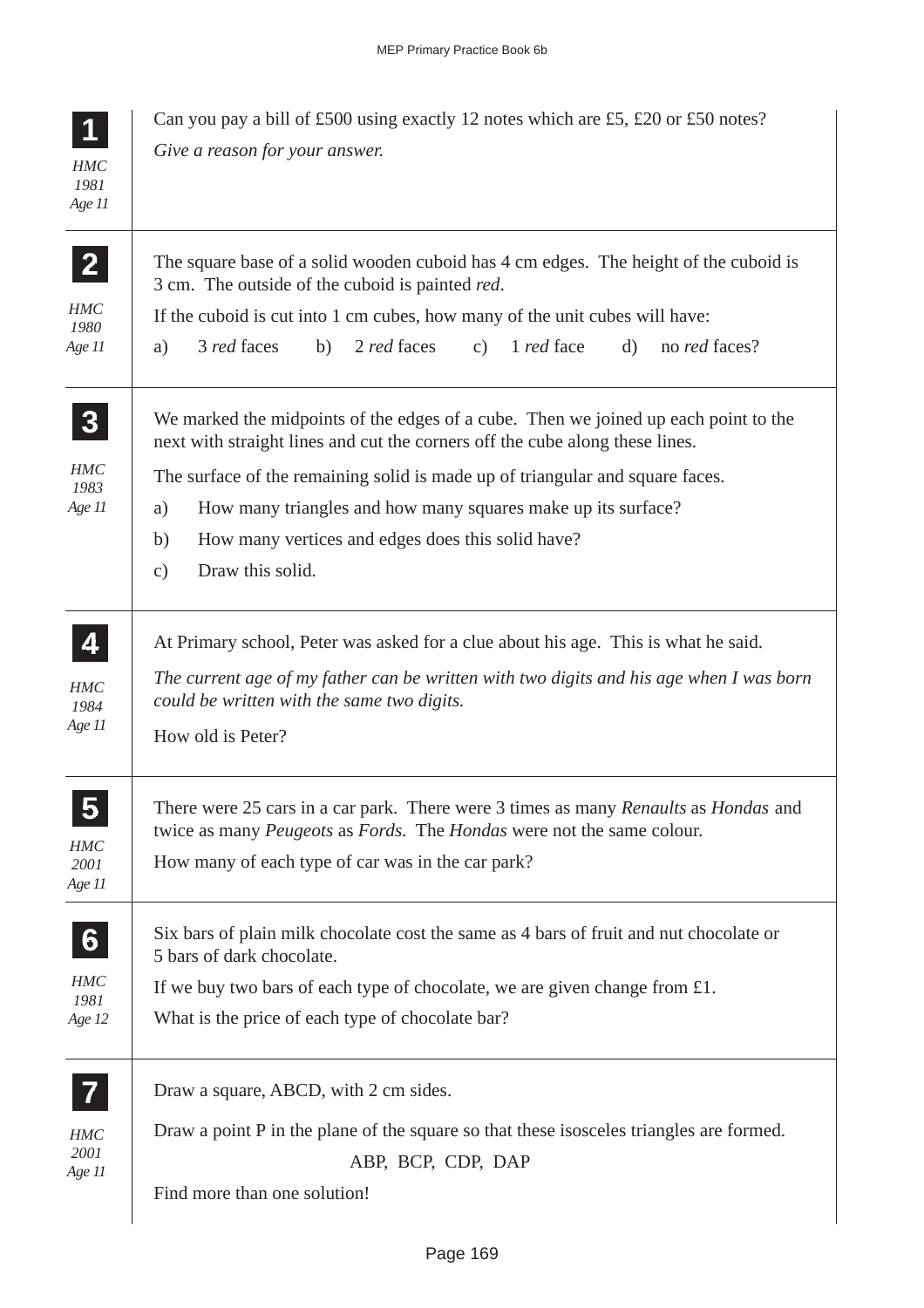|              | Harvey put £500 into a savings account which had a yearly interest rate of 7.5%.                                                                                           |
|--------------|----------------------------------------------------------------------------------------------------------------------------------------------------------------------------|
|              | How much interest would be added to the account at the end of the 1st year?<br>a)                                                                                          |
|              | If Harvey did not touch his account, how much would the account be worth at<br>b)                                                                                          |
|              | the end of the 2nd year?                                                                                                                                                   |
|              | Harvey wants his account to reach $\pounds$ 700 before he spends any of it.<br>$\mathcal{C}$ )<br>How many years will Harvey have to wait before this happens?             |
| $\mathbf{2}$ | A cuboid is made from 1 cm cubes. Its edge lengths are 2 cm, 4 cm and 5 cm.<br>If the outside of the cuboid is painted <i>blue</i> , how many of the 1 cm cubes will have: |
|              | 3 blue faces<br>2 blue faces<br>1 blue face<br>$\mathrm{d}$<br>b)<br>c)<br>no <i>blue</i> faces?<br>a)                                                                     |
|              | Colour these maps using the smallest number of different colours possible.                                                                                                 |
|              | Adjacent countries must not have the same colour but countries with the same colour<br>can meet at a point.                                                                |
|              | b)<br>$\mathbf{c})$<br>a)                                                                                                                                                  |
|              | $\mathbf{d}$<br>f)<br>$\epsilon$ )                                                                                                                                         |
|              | If x and y are positive integers, find as many values as possible for x and y which make<br>this equation true.<br>$\frac{1}{x} + \frac{1}{y} = \frac{1}{8}$               |
|              | Most bar codes on grocery products have 8 or 13 digits. The last digit is a check digit,<br>designed to check that the bar code reader has read the number correctly.      |
|              | For example, the last digit in $50709274$                                                                                                                                  |
|              | is designed so that $3 \times (5 + 7 + 9 + 7) + 1 \times (0 + 0 + 2 + 4) = 90$ is divisible by 10.                                                                         |
|              | What is the check digit, $c$ , for these numbers?<br>a)                                                                                                                    |
|              | 5008 473c<br>5120 173c<br>$\mathbf{ii}$<br>iii)<br>8300 720c<br>$\mathbf{i}$                                                                                               |
|              | The bar code reader reads a code as 5070 4827. If one number has been read<br>b)<br>incorrectly, what could the real number have been?                                     |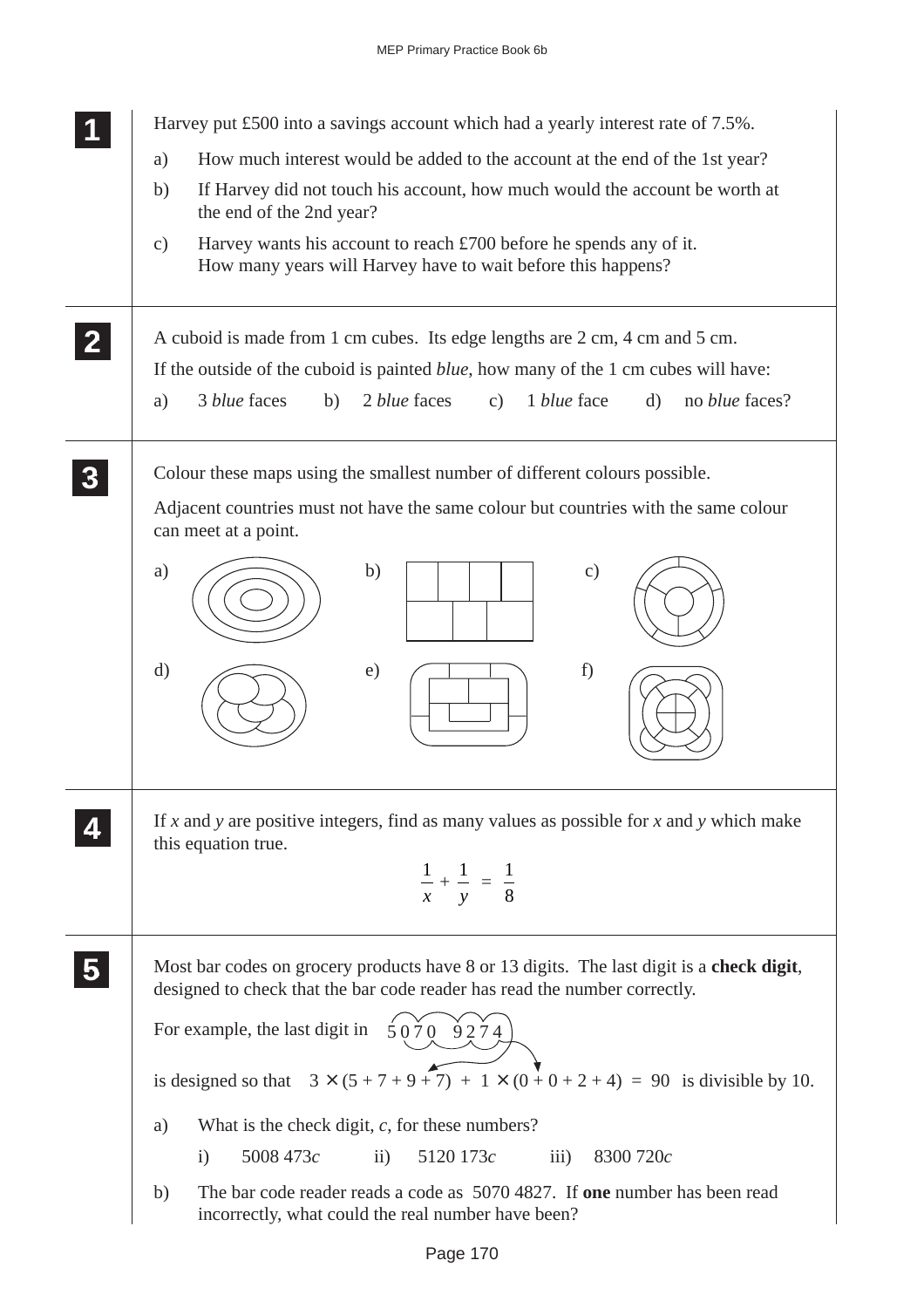| HMC<br>1986<br>Age 11                          | We want to assign the numbers $1, 2, 3, 4, 5, 6, 7$ and 8<br>H<br>G<br>to the vertices of a cube so that the sums of the two<br>numbers on each edge are all different.<br>E<br>Is this possible?<br>F<br>Give a reason for your answer.<br>D<br>B<br>Α                                                                                                                                                                                                                       |
|------------------------------------------------|-------------------------------------------------------------------------------------------------------------------------------------------------------------------------------------------------------------------------------------------------------------------------------------------------------------------------------------------------------------------------------------------------------------------------------------------------------------------------------|
| $\overline{2}$<br><b>HMC</b><br>1987<br>Age 11 | The numbers $1, 2, 3, \ldots, 10$ and 11 were each written on a small piece of paper.<br>The pieces of paper were mixed up and put into two boxes.<br>Adam added the numbers in one box and Becky added the numbers in the other box.<br>Becky said, "Isn't it interesting? The sum of my numbers is exactly six times the sum<br>of Adam's numbers."<br>Adam said, "I think there must be a mistake in our calculations."<br>Is Adam correct? Give a reason for your answer. |
| HMC<br>1989<br>Age 11                          | Write the numbers from 1 to 12 in the two concentric<br>circles so that:<br>each <i>inner</i> number is even,<br>the sum of the <i>outer</i> numbers is twice the sum of<br>the <i>inner</i> numbers.                                                                                                                                                                                                                                                                         |
| HMC<br>1997<br>Age 11                          | The members of a club rented a room for their meeting.<br>Ten members attended the meeting and they each paid the same amount towards the hire<br>of the room.<br>If another five members of the club had attended the meeting, everyone would each<br>have paid £10 less.<br>How much did it cost to hire the meeting room?                                                                                                                                                  |
| 5<br>HMC<br>1998<br>Age 11                     | Ben picked some apples from his apple tree and put them in a box in his garage.<br>That day, Ben made an apple pie with one third of the apples in the box.<br>The next day he ate one third of the remaining apples and on the following day he gave<br>one third of what was left to his neighbour.<br>If 8 apples were left in the box, how many apples did Ben pick from the tree?                                                                                        |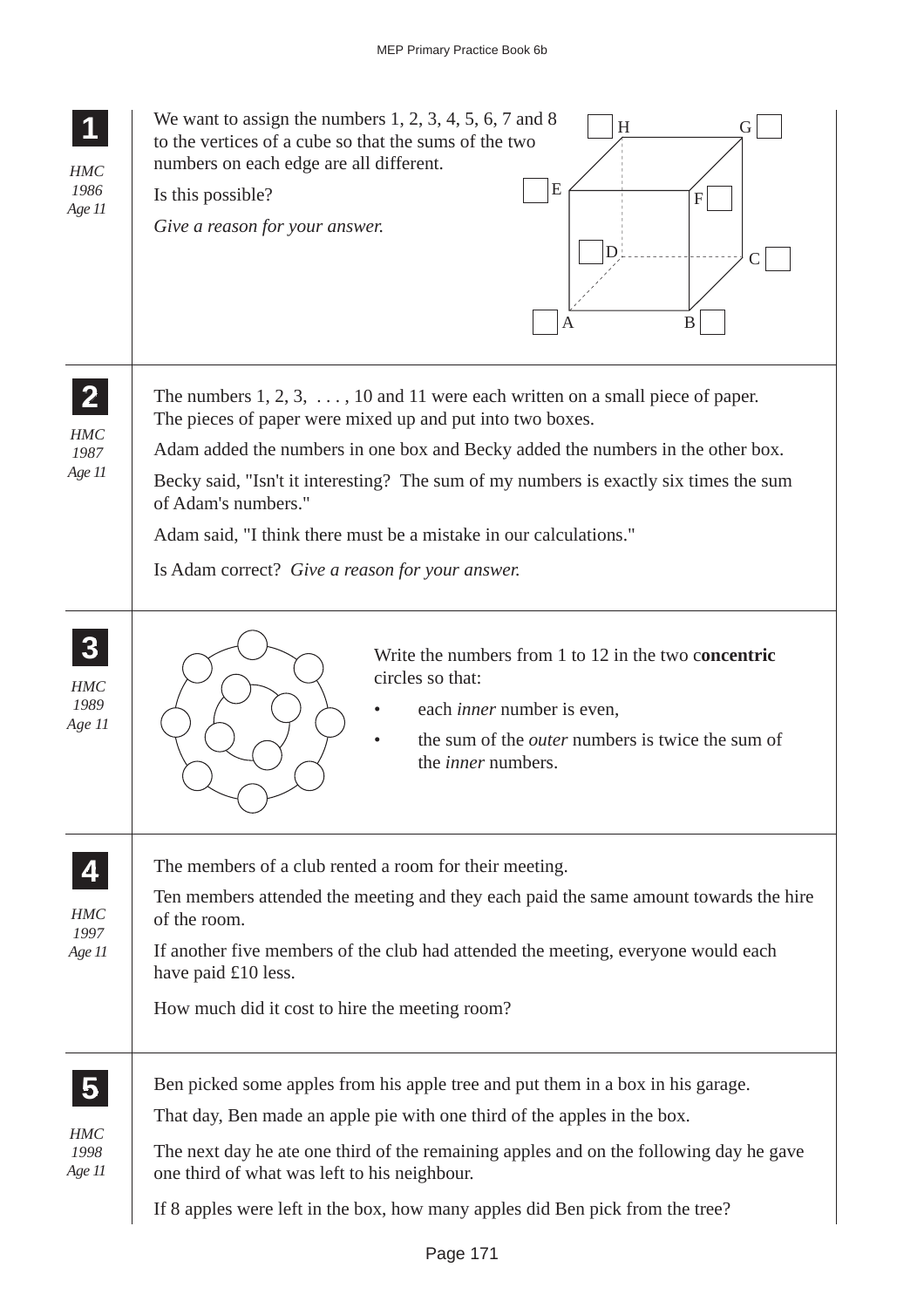| <b>HMC</b><br>1980<br>Age 12                     | The sides of a square are each divided into 4 equal parts.<br>Some of the points are joined up as shown in the diagram.<br>What part of the area of the whole square is the area of<br>the shaded part?                                                                   |
|--------------------------------------------------|---------------------------------------------------------------------------------------------------------------------------------------------------------------------------------------------------------------------------------------------------------------------------|
| $\overline{2}$<br><b>HMC</b><br>1984<br>Age 12   | What is the sum of the shaded angles?<br>Explain how you worked out the<br>solution.                                                                                                                                                                                      |
| $\boldsymbol{3}$<br><b>HMC</b><br>1985<br>Age 12 | We say that two circles touch each other if they have<br>exactly one common point.<br>How many circles which touch each of the 3 circles in<br>the digram can you imagine in the plane?                                                                                   |
| <b>HMC</b><br>1986<br>Age 12                     | We marked 7 points on a plane and joined them up so that any two different points are<br>are on a straight line.<br>When we had finished, we had drawn 14 different straight lines.<br>Show how the 7 points could have been drawn.                                       |
| HMC<br>1990<br>Age 12                            | David asked his friend to guess how much money he had. He gave him this clue.<br>My money could be made up in 20 different ways using just $£5$ notes and $£2$ coins but<br>it could <b>not</b> be made up with only $\pounds 2$ coins.<br>How much money did David have? |
| 6<br><b>HMC</b><br>1995<br>Age 12                | What is the smallest, positive, whole number which gives:<br>a remainder of 1 when when it is divided by 3<br>a remainder of 2 when it is divided by 4<br>a remainder of 3 when it is divided by 5<br>a remainder of 4 when it is divided by 6?                           |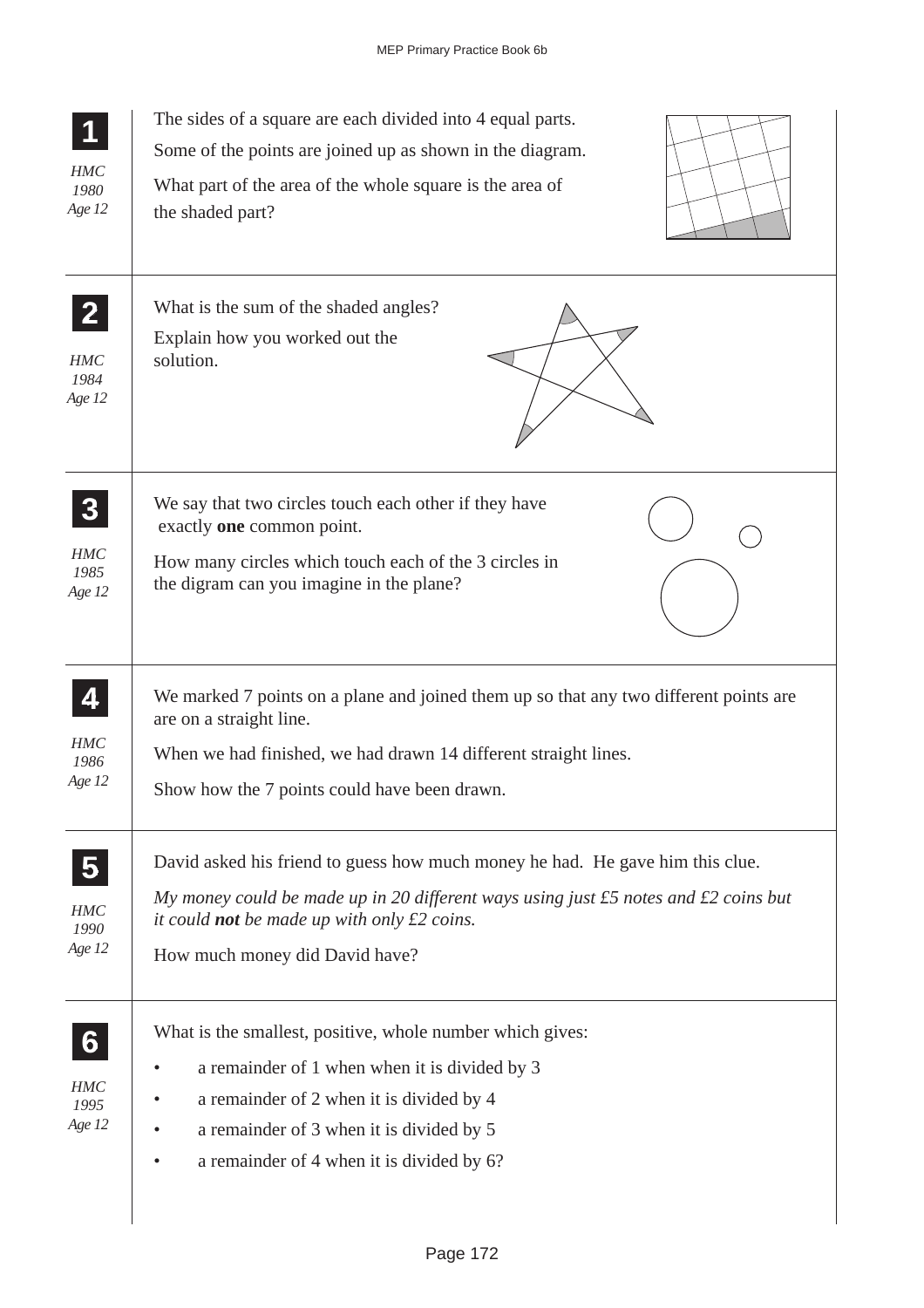| A joiner worked on his own to mend the 4 legs of a large, heavy table. The table was                                                                                           |
|--------------------------------------------------------------------------------------------------------------------------------------------------------------------------------|
| When he had mended the table, the joiner was not strong enough to lift it onto its legs.                                                                                       |
| He thought of a way of checking whether the table would be stable when it was the right                                                                                        |
|                                                                                                                                                                                |
|                                                                                                                                                                                |
| We divided two numbers, 313 and 390, by the same 2-digit number. In each case, the                                                                                             |
|                                                                                                                                                                                |
| Once upon a time, a king asked a farmer to work for him for a year and promised to pay                                                                                         |
| The farmer did not like the work he had to do in the palace and longed to be back in his<br>farm. After 7 months he decided to leave his job and asked the king for his wages. |
| The king gave the farmer a horse and 2 gold coins, which the farmer agreed was fair.                                                                                           |
|                                                                                                                                                                                |
| How can this rectangle be cut into two pieces so that the two pieces will form a square?                                                                                       |
|                                                                                                                                                                                |
|                                                                                                                                                                                |
|                                                                                                                                                                                |
|                                                                                                                                                                                |
|                                                                                                                                                                                |
|                                                                                                                                                                                |
|                                                                                                                                                                                |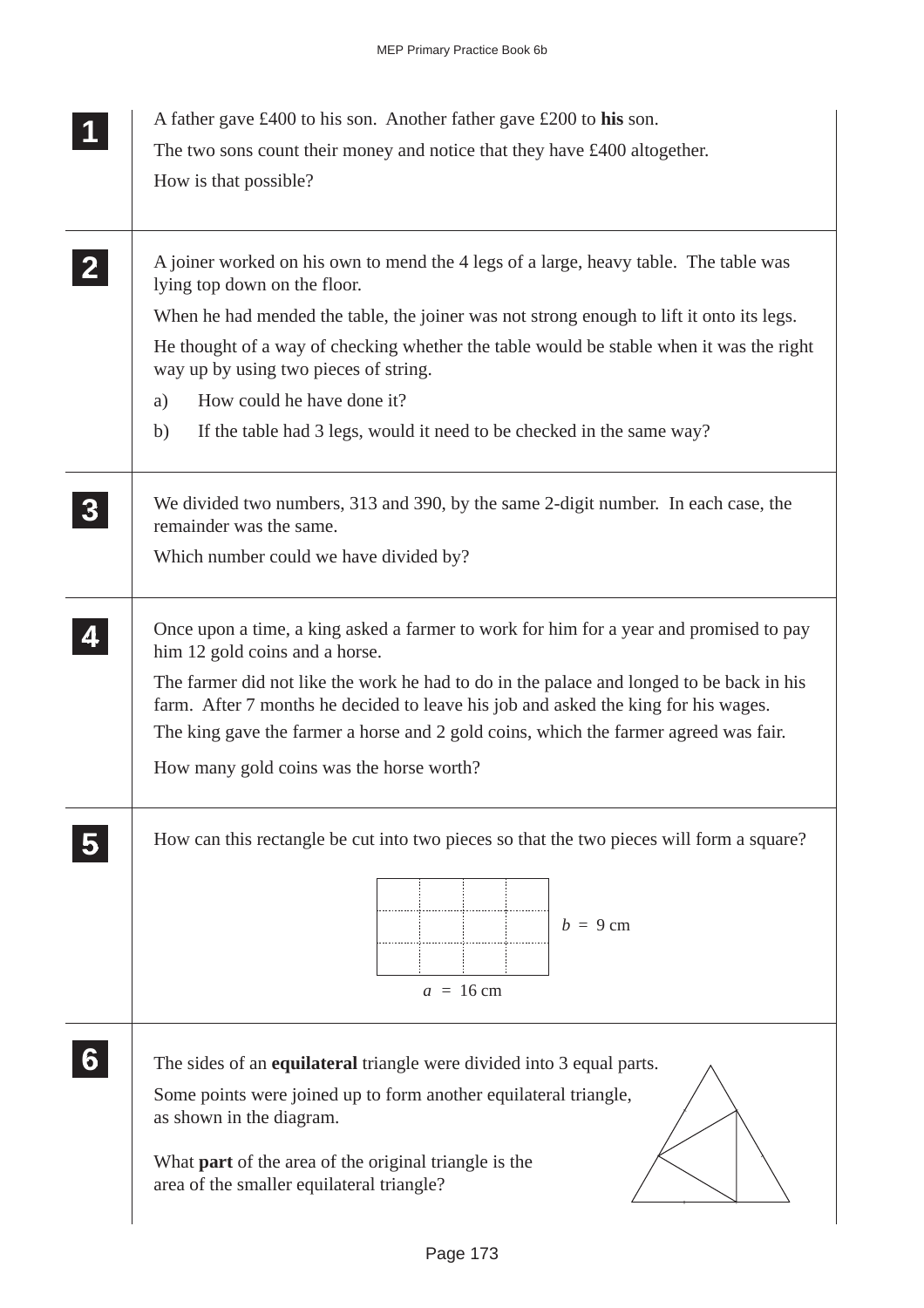|                | A small group of soldiers need to cross a river but the bridge has been destroyed.                                                                                                                                                                             |
|----------------|----------------------------------------------------------------------------------------------------------------------------------------------------------------------------------------------------------------------------------------------------------------|
|                | The river is very deep and its current is so swift that it is too dangerous for the soldiers<br>to swim across.                                                                                                                                                |
|                | Two children are playing in a boat on the river bank. This boat is so small that only<br>the two children or a single soldier can fit inside it.                                                                                                               |
|                | Is it possible for the group of soldiers to cross the river using the boat?<br>Give a reason for your answer.                                                                                                                                                  |
|                | Using 24 matchsticks of equal length, form 4 squares with 1 unit sides and<br>a)<br>3 squares with 2 unit sides.                                                                                                                                               |
|                | Form 6 equilateral triangles from 12 matchsticks of equal length.<br>b)                                                                                                                                                                                        |
|                | Change the position of only 2 match sticks so that<br>there are 5 triangles.                                                                                                                                                                                   |
|                | Complete the diagram so that the sum<br>848<br>of every two adjacent numbers is the<br>number directly above them.<br>222<br>354<br>134<br>48<br>266                                                                                                           |
|                | A farm goose saw a flock of wild geese land on his pond. The farm goose said,<br>"There must be a hundred geese in your flock!"                                                                                                                                |
|                | One of the wild geese overheard him and said, "There aren't one hundred of us but if<br>there were twice as many of us, then another half of us, then another quarter of us and if<br>you joined our flock, then there would be a hundred geese in our flock." |
|                | How many wild geese landed on the pond?                                                                                                                                                                                                                        |
| 6 <sup>1</sup> | We have 30 silver coins. Although they all look the same, we know that one of the<br>coins is fake and is lighter than the others.                                                                                                                             |
|                | If we tried to find out which coin is fake using a 2-pan balance, what is the <b>least</b> number<br>of weighings we would need to do?                                                                                                                         |
|                | The product of the length of a ship in metres, the age of its captain and the number of<br>children he has is 32 118. Each of the three numbers is a whole number.                                                                                             |
|                | How old is the captain of the ship?                                                                                                                                                                                                                            |